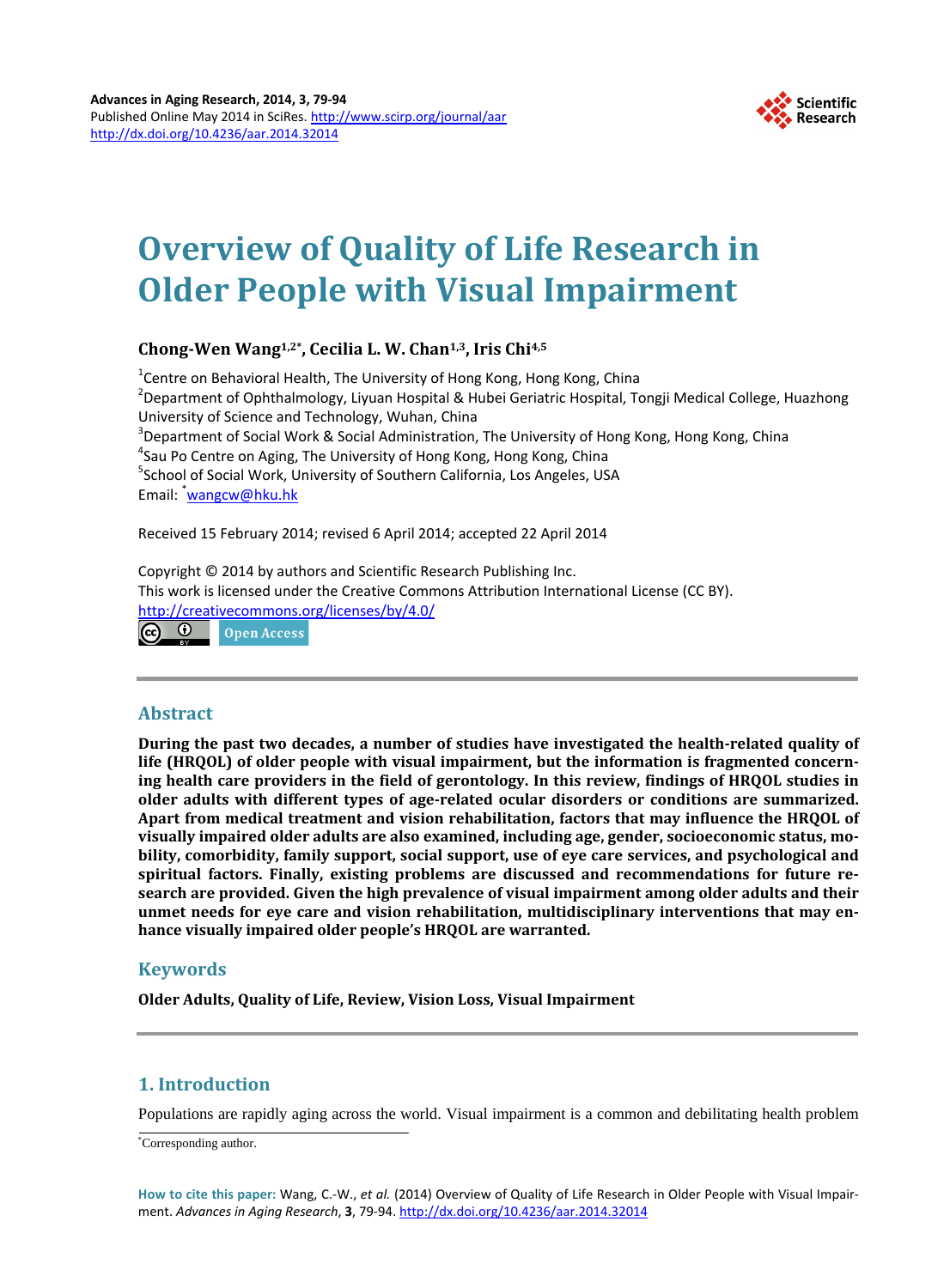among older adults. According to the World Health Organization, there are an estimated 161 million visually impaired people (defined as having visual acuity lower than 6/18) around the world [\[1\].](#page-9-0) It is projected that the number of visual impairment cases will roughly be doubled worldwide by the year 2020 [\[2\].](#page-9-1) More than two thirds of all severely visually impaired people are 65 years old and above [\[3\].](#page-9-2) It is suggested that vision impairment affects about 10% of people aged 65 - 75, and about 20% of those aged 75 or older [\[4\].](#page-9-3) A study revealed that the prevalence of visual impairment  $\langle \langle 6/18 \rangle$  in at least one eye was 41.3% among persons aged 60 and above and 73.1% in those 80 years of age or older [\[5\].](#page-9-4) The major causes of age-related visual impairment include cataract, macular degeneration, glaucoma, and diabetic retinopathy, but their distribution varies slightly across different countries [\[6\].](#page-9-5) As visual function is the most important sensory function of the human body, visual impairment is often detrimental to affected individuals' daily life and leads to functional disabilities and other health problems. Consequently, their quality of life (QOL) may significantly deteriorate.

During the past two decades, an increasing number of studies have investigated the impact of visual impairment on the QOL of older people. Although some review articles regarding the association of QOL with ocular disorders emerged in the literature [\[7\]](#page-9-6)[-\[13\],](#page-9-7) these reviews were generally performed from the perspective of specialists in the fields of ophthalmology and optometry, and mainly focused on particular disorders. The information is fragmented concerning health care providers or professionals in the field of gerontology. To date, there is still a lack of reviews on the QOL of older people with a wide range of age-related ocular disorders from a perspective of gerontology or population health. To fill this knowledge gap, this paper provides an overview of the progress of QOL research among visually impaired older adults, which will contribute to a better understanding of older adults' QOL and build stronger links between researchers in the fields of eye care and gerontology.

# **2. Concept of Visual Impairment**

Vision function has multiple dimensions including central vision (how far away and how clearly an individual can see), peripheral vision or visual field (the scope of an individual sight), color vision, stereo vision, and contrast sensitivity [\[14\].](#page-9-8) Visual impairment refers to any loss or abnormality of visual functions [\[15\].](#page-9-9) Usually, vision loss is synonymous with visual impairment. In the fields of ophthalmology and optometry, moderate visual impairment is often defined as "low vision" [\[16\].](#page-9-10) The term "blindness", including legal blindness and total blindness, generally refers to severe visual impairmen[t \[16\].](#page-9-10)

## **2.1. Measurement of Visual Impairment**

Practically, visual impairment is most often measured objectively with vision tests of loss of central visual acuity (distance vision, near vision) and sometimes of loss or abnormality of visual field, color vision, or contrast sensitivity [\[14\].](#page-9-8) Given that central vision is most important for everyday function, it is generally used as the standard for comparison. Visual acuity is often scored as a set of two numbers, such as 20/40, which indicates that the patient's eye can only read from 20 feet letters that are large enough for a normal eye to read from 40 feet [\[14\].](#page-9-8) Usually, 20/20 or 6/6 vision is defined as normal. Practically, different criteria are used to define visual impairment in different countries (**[Table 1](#page-1-0)**), which may make it difficult to precisely compare statistics across different studies. Objective measurement of visual impairment is generally used in medical settings.

Visual impairment can also be subjectively measured from the patient's perspective, since persons with cen-

<span id="page-1-0"></span>

| Table 1. Definitions and criteria of visual impairment. |                                                                                                                                   |                                                                                                                                |  |  |
|---------------------------------------------------------|-----------------------------------------------------------------------------------------------------------------------------------|--------------------------------------------------------------------------------------------------------------------------------|--|--|
| Sources                                                 | <b>Definitions</b>                                                                                                                | Criteria                                                                                                                       |  |  |
| World Health Organization [15]                          | Inability to reach near normal performance with<br>visual aids (defined in terms of low vision).                                  | Best visual acuity $< 6/18$                                                                                                    |  |  |
|                                                         | US Social Security Administration $[17]$ Ineligibility to obtain a driver's license.                                              | Best visual acuity $< 20/40$ (6/12)                                                                                            |  |  |
| The Beaver Dam Eye Study [18]                           | Inability to read a newspaper (mild impairment) or<br>to reach near normal performance with visual aids<br>(moderate impairment). | Mild visual impairment:<br>Best visual acuity $6/12$ to $6/18$ ;<br>Moderate visual impairment:<br>Best visual acuity $< 6/18$ |  |  |
| Leat <i>et al.</i> , 1999 [16]                          | Inability to read with near-normal fluency.                                                                                       | Best visual acuity $< 6/7.5$ ;<br>Horizontal visual field $< 146^{\circ}$ or 109 $^{\circ}$ ;<br>Contrast sensitivity $< 1.5$  |  |  |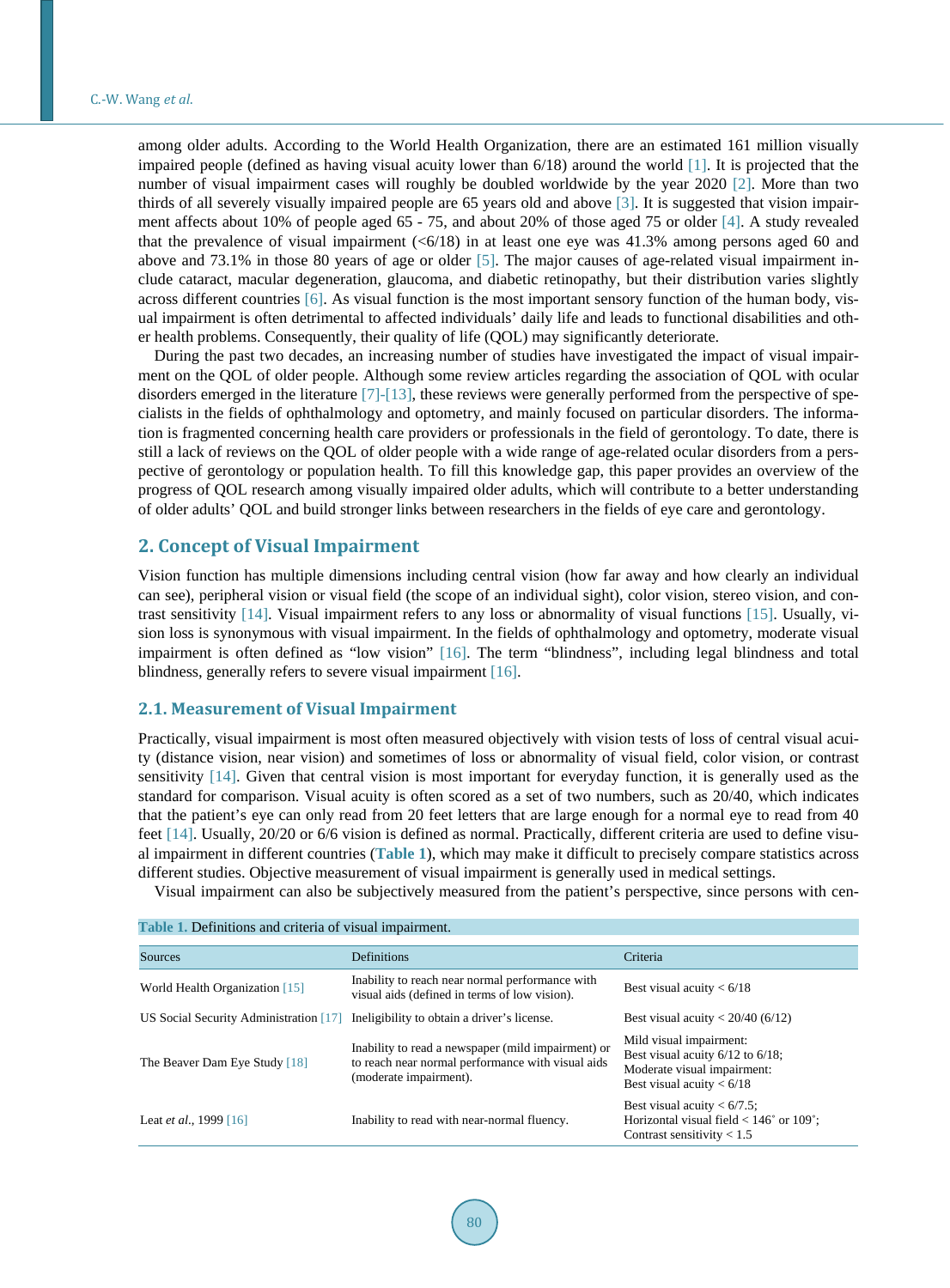tral visual acuity above the criteria for visual impairment may still encounter problems related to peripheral vision or color vision in their daily lives. The measurement of this new area of health outcomes is fulfilled by questionnaires that can accurately measure people's functional statuses according to the amount of difficulty they have in performing daily activities, such as reading, writing, and walking [\[19\].](#page-9-13) Some instruments, such as the VF-14 [\[20\]](#page-9-14) and Vision Screening Questionnaire [\[21\],](#page-9-15) have been developed to measure visual functional status. These instruments are easy to administer for vision screening in large populations, allowing researchers to assess outcomes on a population-based level rather than on an individual-based level. However, the weakness of these instruments is that they may not accurately assess the severity of visual impairment in fine detail.

#### **2.2. Impact of Visual Impairment on Older Adults**

Visual impairment often leads to functional disabilities and is thus detrimental to people's everyday lives, especially for older adults. In particular, visual impairment affects older adults' ability to perform tasks necessary for physical self-care, thus they may need help from others. Vision loss has been ranked third (behind arthritis and heart disease) among the most common chronic conditions that impair the ability to perform daily activities among older adults aged 70 years or older [\[22\].](#page-9-16) Specifically, visual impairment may lead to the following problems:

a) Difficulties in activities of daily living [\[23\]](#page-9-17) [\[24\];](#page-10-0)

b) Falls, hip fracture and other accident[s \[25\]](#page-10-1)[-\[27\];](#page-10-2)

c) Social isolation and loneliness [\[28\]](#page-10-3) [\[29\];](#page-10-4)

d) Lower life satisfaction, anxiety, depression and suicide [\[30\]-](#page-10-5)[\[33\];](#page-10-6)

e) Cognitive impairment and dementi[a \[34\]-](#page-10-7)[\[36\];](#page-10-8)

f) Increased need for residential or institutional nursing care and increased use of health care services [\[37\]-](#page-10-9) [\[39\];](#page-10-10) and

g) Increased mortality [\[40\]](#page-10-11)[-\[42\].](#page-10-12)

# **3. Concept of Health-Related Quality of Life (HRQOL)**

According to the WHO, health is "a state of complete physical, mental, and social well-being and not merely the absence of disease or infirmity" [\[43\].](#page-10-13) In other words, health not only refers to the absence of physical problems, but also includes psychological and social well-being. QOL refers to "an individual's perception on his/her life in the context of the culture and value system in which they live, and in relation to their goals, expectations, standards and concerns" [\[44\].](#page-11-0) It is a wide-ranging concept affected in a complex ways by the person's physical health, psychological state, level of independence, social relationships, personal beliefs, and their relationships to salient features of their environment [\[44\].](#page-11-0) Practically, QOL is often measured in terms of health and the term "HRQOL" is defined as "optimum levels of mental, physical, role and social functioning, including relationships, and perceptions of health, fitness, life satisfaction and well-being" [\[45\].](#page-11-1) Sometimes, it may include some assessments of the patient's level of satisfaction with their treatment, health status, and future prospects [\[45\].](#page-11-1) While many domains of HRQOL have been identified, its core dimensions generally include physical functioning, social functioning, role functioning, mental health, and general health perceptions.

## **3.1. Measurement of Vision-Specific HRQOL**

Given a wide range of health problems or diseases, HRQOL may be analyzed using either generic or diseasespecific instruments. Generic instruments aim to measure multiple aspects of HRQOL; they can be applied to different populations and a range of different diseases, enabling comparison between different diseases or groups. However, generic HRQOL measures may be not as sensitive to changes in vision-related function as vision-specific questionnaires would be [\[46\],](#page-11-2) because some HRQOL issues specific to visual problems might not be adequately represented in a generic measure [\[47\].](#page-11-3) In contrast, vision-specific measures can be more responsive to changes in visual problems and functional status, so they are able to discriminate more finely between the levels of severity of patients' conditions. However, vision-specific instruments are incapable of comparisons between visual impairment and other conditions [\[48\].](#page-11-4) The most commonly used generic instruments in the field of eye care and vision-specific HRQOL measures are listed in **[Table 2](#page-3-0)**. More detailed information about vision-specific instruments can be found elsewhere [\[46\]](#page-11-2) [\[49\].](#page-11-5) The selection of HRQOL instruments is often based on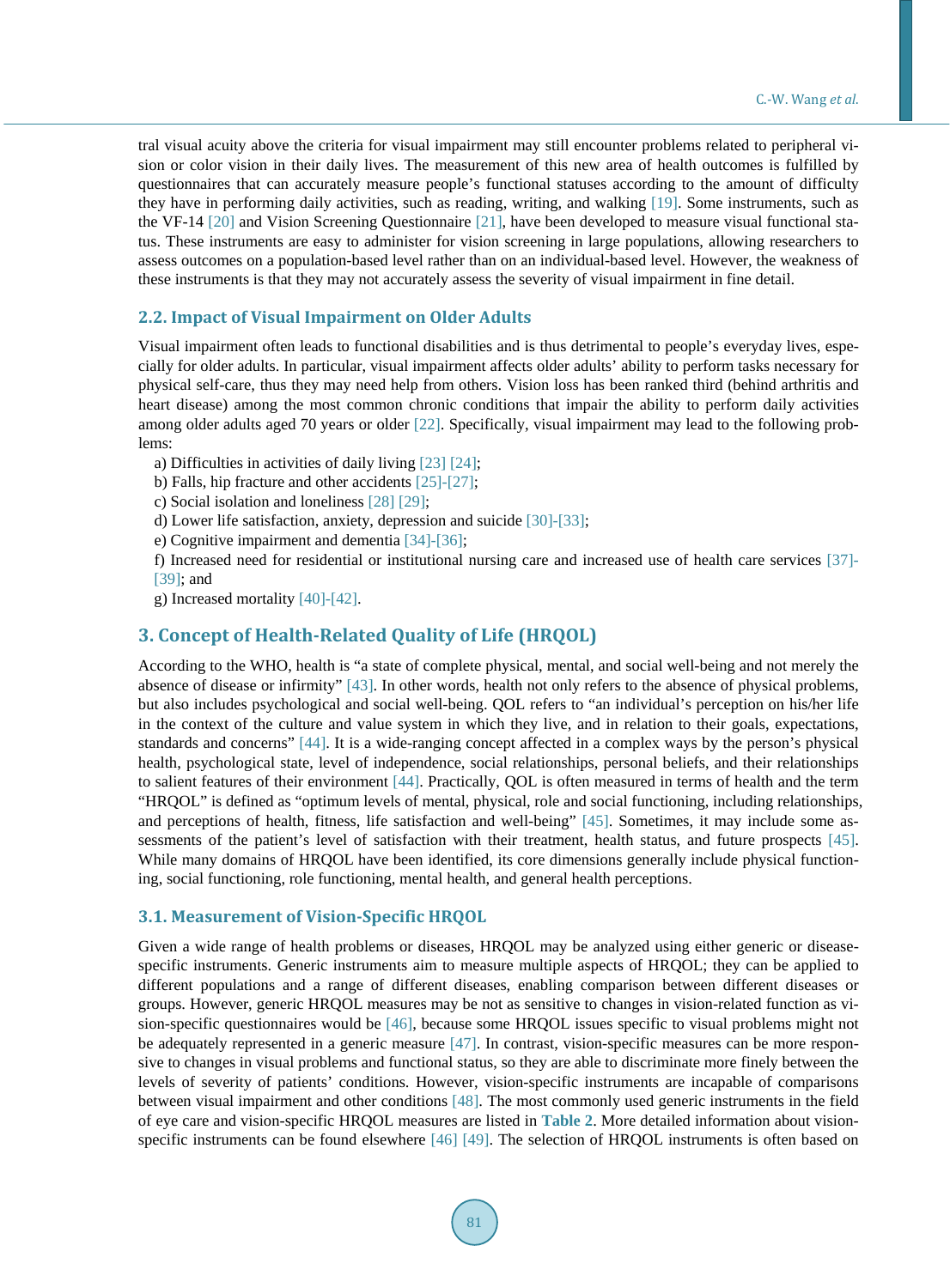| <b>Table 2.</b> Commonly used measures of visual functional status, vision-specific and generic fift politic |                                                                |          |  |
|--------------------------------------------------------------------------------------------------------------|----------------------------------------------------------------|----------|--|
| Categories                                                                                                   | Instruments                                                    | Items    |  |
| Visual functional status                                                                                     | Activities of Daily Vision Scale (ADVS)                        | 22       |  |
|                                                                                                              | Visual Activities Questionnaire (VAQ)                          | 33       |  |
|                                                                                                              | Visual Function Index (VF-14)                                  | 14       |  |
|                                                                                                              | Visual Disability Assessment                                   | 18       |  |
| Vision-specific HRQOL                                                                                        | National Eye Institute Visual Function Questionnaire (NEI-VFQ) | 51 or 25 |  |
|                                                                                                              | Impact of Vision Impairment (IVI)                              | 32       |  |
|                                                                                                              | Vision-Related Quality of Life Questionnaire (VOOL)            | 10       |  |
|                                                                                                              | Low Vision Quality of Life Questionnaire (LVQOL)               | 25       |  |
| Generic HROOL                                                                                                | Short-Form Health Survey (SF-36)                               | 36 or 12 |  |
|                                                                                                              | EuroQoL Questionnaire (EQ-5D)                                  | 5        |  |
|                                                                                                              | Sickness Impact Profile (SIP)                                  | 136      |  |

<span id="page-3-0"></span>**Table 2.** Commonly used measures of visual functional status, vision-specific and generic HRQOL.

Adapted from Margolis *et al*. (2002[\) \[46\]](#page-11-2) and de Boer *et al*. (2004[\) \[49\].](#page-11-5) HRQOL: health-related quality of life.

the hypothesis being tested in the study, the severity and nature of the condition or disease, and the expected benefits [\[50\].](#page-11-6) It is recommended that both generic and vision-specific measures are included in the same investigation to assess both clinical and broader health outcomes [\[45\].](#page-11-1)

## **3.2. Why Is HRQOL Assessment Important for Visually Impaired People?**

Visual functioning is often measured in terms of visual acuity. However, tests of visual acuity cannot capture deficits in visual functioning relating to binocular performance, reading, and driving, all of which presuppose good to excellent overall visual functioning [\[9\].](#page-9-18) Both performance-based and self-reported measures of visual function mainly target limitations in physical activities, and ignore mental health and extent of dependence. Thus, there is a need for multi-dimensional measures to assess the overall impact of visual impairment on health. Initially, vision-specific HRQOL instruments were devised to assess HRQOL in persons with cataracts. Researchers believed that assessing the outcomes by clinical indicators alone might underestimate the overall benefits of cataract surgery, particularly in patients with poor visual outcome [\[51\],](#page-11-7) and that self-reported instruments might be a better measure of the benefit of cataract surgery than visual acuity [\[20\].](#page-9-14) Studies indicated that using a HRQOL tool rather than a functioning tool might be more informative about the impact of cataract surgery [\[52\].](#page-11-8) Subsequently, self-reported instruments were applied to other ocular disorders. A recent study suggested that the use of vision-specific HRQOL tools alongside anatomic outcomes provide a more comprehensive overview of patients' experiences and satisfaction after macular hole surgery [\[53\].](#page-11-9) Over the past two decades, multidimensional subjective measures of vision-specific HRQOL are increasingly being used as benchmarks of health outcomes in the field.

# **4. Research on HRQOL of Older Adults with Visual Impairment**

As mentioned before, age-related visual impairment results from a broad spectrum of ocular disorders. To understand the overall impact of visual impairment on the HRQOL of older people, it is important to understand major age-related ocular disorders or conditions and to examine their impacts on the HRQOL of older adults. In this section, research findings on the impact of visual impairment on older adults' HRQOL are summarized by the types of ocular disorders or conditions.

#### **4.1. Cataracts**

Cataracts are the principal cause of visual impairment, especially in developing countries [\[6\].](#page-9-5) With the development of intraocular lens implantation, the visual function of patients with cataracts can be significantly improved after cataract surgery. However, access to cataract surgery is not always feasible for many older adults due to lack of adequate health insurance coverage, limitations in mobility, and other reasons. Thus, for cataract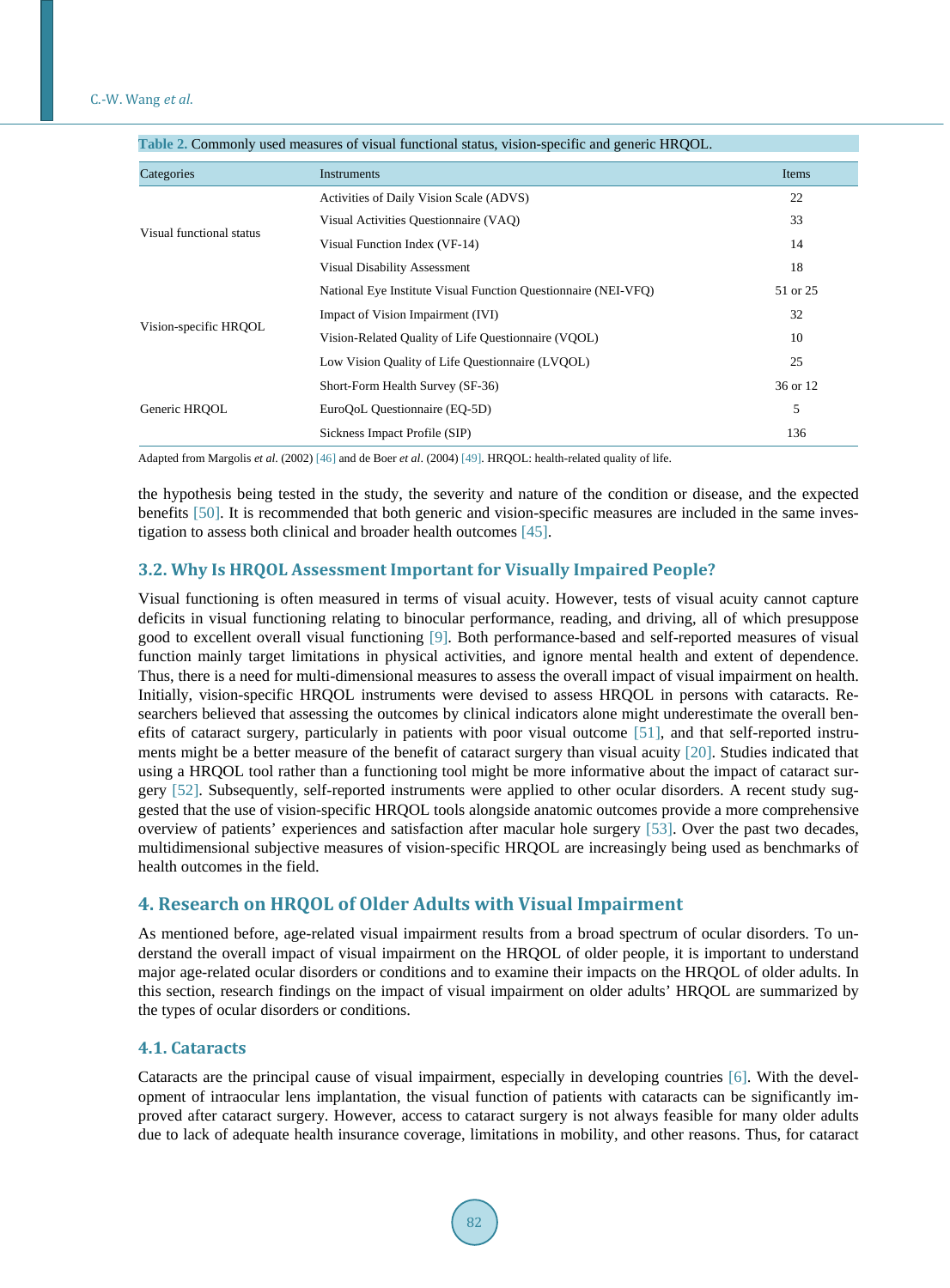patients who have not yet undergone cataract surgery, HRQOL may be substantially impaired. Studies have consistently suggested that cataract surgery significantly improves vision-specific functioning and several aspects of HRQOL, and that age-related declines in health might be attenuated by improvements in visual function after cataract surger[y \[10\]](#page-9-19) [\[54\].](#page-11-10)

Not all cataract operations are successful and there is a small, but significant, risk of permanently reduced vision or even death following surgery [\[11\].](#page-9-20) Moreover, cataract operations do not consistently produce desirable visual acuity outcomes [\[55\].](#page-11-11) Earlier studies demonstrated that improvement in visual functioning and HRQOL after cataract extraction was observed in around 80% of patients [\[51\]](#page-11-7) [\[54\].](#page-11-10) Sometimes, cataract surgery may fail to improve visual function, particularly in the cases where the patients had pre-existing ocular conditions, such as glaucoma and diabetic retinopathy, which could significantly affect outcomes following cataract surgery [\[11\].](#page-9-20) Moreover, some complications such as macular edema, intraocular haemorrhages and postoperative emmetropia may take place after cataract surgery, which could impede regaining adequate visual acuity. Furthermore, postoperative visual acuity may deteriorate with time. However, studies on long-term HRQOL outcomes after cataract surgery are still limited.

## **4.2. Age-Related Macular Degeneration (AMD)**

AMD is a chronic, progressive, and degenerative ocular disease that leads to loss of central vision. It is prevalent in the aged population and is a major cause of moderate and severe visual impairment in developed countries [\[6\].](#page-9-5) The prevalence of AMD increases dramatically with age. By the age of 90 years, nearly two out of three people will have developed AM[D \[56\].](#page-11-12) There is not yet an effective method for treating AMD, so it remains incurable.

Existing studies consistently suggest that AMD is significantly associated with declines in functional status and HRQOL [\[57\]-](#page-11-13)[\[59\].](#page-11-14) Patients with AMD are more likely than others to need help with daily activities; their ratings for HRQOL and emotional distress are significantly worse than similarly aged community-dwelling adults [\[57\].](#page-11-13) AMD also causes a substantial decrease in patient utility values [\[60\].](#page-11-15)

#### **4.3. Glaucoma**

Glaucoma is the third leading cause of blindness among the elderly. An estimated 6.7 million people are blind because of glaucoma worldwide, with almost 70 million affected by the disease [\[6\].](#page-9-5) Clinical studies have indicated significant associations between glaucoma and declines in functional status and HRQO[L \[61\].](#page-11-16) Whereas an earlier study indicated that HRQOL in glaucoma patients is generally good when vision is intact [\[62\],](#page-11-17) recent studies have suggested that HRQOL is reduced even in the early stages of glaucoma [\[63\]](#page-11-18) and in persons who were previously unaware that they had glaucoma [\[64\].](#page-11-19) There is a clear trend of worsening HRQOL scores as glaucoma severity increases [\[63\].](#page-11-18)

Apart from central visual impairment, glaucoma patients often experience a loss of visual field. Due to the nature of glaucoma, patients with the disease have the potential for blindness. Visual field loss in progressive glaucoma is independently associated with a loss in both disease-specific and generic HRQOL [\[65\].](#page-12-0) Worry about blindness has also a differential impact on HRQOL in patients with glaucoma [\[66\].](#page-12-1) HRQOL in newly diagnosed glaucoma patients may not be influenced by treatment [\[67\].](#page-12-2) Generally, glaucoma-induced visual impairment may be delayed but cannot be improved by medications and operations. Apart from impairment of central vision and peripheral vision, impairment of contrast sensitivity is significantly associated with the level of HRQO[L \[68\]](#page-12-3) [\[69\].](#page-12-4)

#### **4.4. Diabetic Retinopathy (DR)**

Diabetes is a major health problem in industrialized countries and a rapidly emerging problem in urban areas of developing countries. The world prevalence of diabetes in adults was around 6.4% in 2010, and the number of people with diabetes mellitus was projected to increase by 20% in developed countries and 69% in developing countries between 2010 and 203[0 \[70\].](#page-12-5)

Numerous studies have documented the relationship between DR and declines in functional status and HRQOL. Greater severity of DR is associated with lower general and vision-specific HRQOL [\[71\]-](#page-12-6)[\[73\].](#page-12-7) Persons with bilateral moderate DR have the most substantial decrease in HRQOL compared with those with less severe DR [\[74\].](#page-12-8) Klein and colleages [\[75\]](#page-12-9) reported that the HRQOL of patients with DR seemed to be strongly associated with vision, independent of severity of retinopathy and other complications associated with diabetes.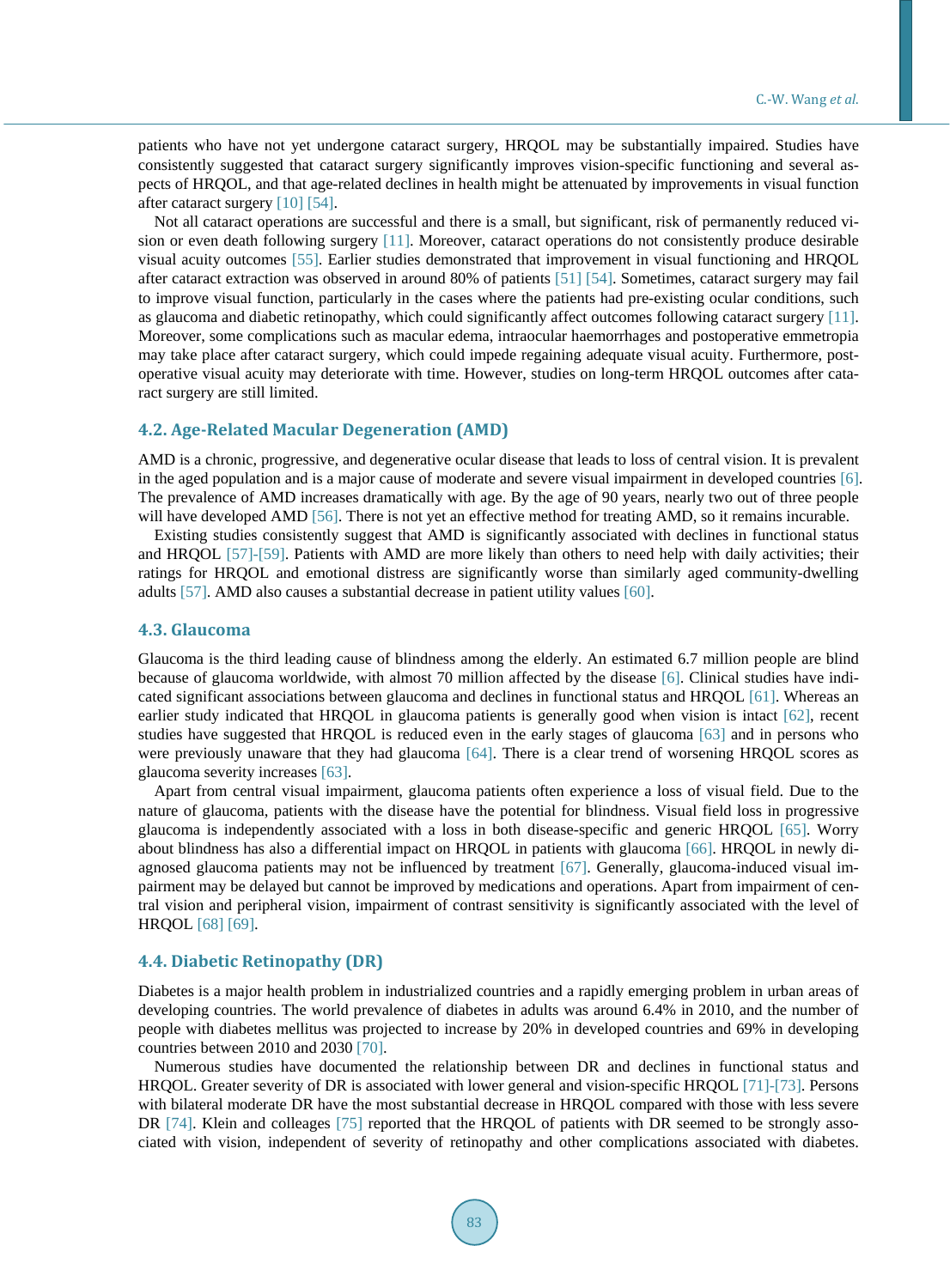Long-term follow-up or longitudinal studies also suggested that changes in visual acuity were the most important factor associated with corresponding changes in HRQOL scores in individuals with DR [\[73\]](#page-12-7) [\[76\].](#page-12-10) At similar levels of visual acuity loss, DR appears to cause a similar reduction in HRQOL as AMD [\[71\].](#page-12-6) Another study indicated that HRQOL in patients with DR was correlated with contrast sensitivity in addition to visual acuity [\[77\].](#page-12-11)

#### **4.5. Uncorrected Refractive Errors**

Uncorrected refractive errors are also a leading cause of visual impairment in the elderly [\[78\].](#page-12-12) It is estimated that 153 million people are visually impaired due to uncorrectable refractive errors [\[79\]](#page-12-13) and an additional 517 million have uncorrected or under-corrected presbyopia [\[80\].](#page-12-14) A study in Australia found that refractive errors were responsible for one quarter of "legal blindness" and half of moderate visual impairments [\[81\].](#page-12-15) Another study reported that refractive impairments accounted for over 3/4 of presenting bilateral visual impairments [\[82\].](#page-12-16)

Presbyopia is an important form of refractive error and is very common among older adults. Existing studies indicate that declines in functional status and HRQOL are related to presbyopia or age-related refractive errors [\[83\].](#page-13-0) Difficulties with activities of daily living and resulting social impediments are common among older adults due to presbyopia [\[84\].](#page-13-1) Not only does uncorrected presbyopia have a significant impact on HRQOL [\[85\]](#page-13-2) [\[86\],](#page-13-3) but presbyopia corrected with glasses is also associated with a nominal decrease in HRQOL [\[87\].](#page-13-4)

## **4.6. Unilateral Visual Impairment**

In many age-related ocular disorders such as AMD, glaucoma and DR, it is rare for both eyes of the patients to be equally affected at the same time. Thus, unilateral visual impairment is common among the aged population. The impact of unilateral visual impairment on HRQOL has received attention in recent years. It has been suggested that moderate to severe non-correctable unilateral visual impairment has a measurable impact on HRQOL, even when good visual acuity is maintained in the uninvolved eye [\[88\]](#page-13-5)[-\[90\].](#page-13-6) For people whose visual acuity is reduced to different degrees for both eyes, it is the better-eye acuity that is associated with a decrease in most domains of HRQOL [\[85\]](#page-13-2) [\[89\]](#page-13-7) [\[91\].](#page-13-8) However, preserving minimal visual acuity in the worst eye might contribute to HRQOL [\[58\].](#page-11-20) Usually, patients with bilateral visual impairment have worse HRQOL than patients with unilateral visual impairment [\[92\].](#page-13-9) It is suggested that unilateral vision loss is associated with issues of safety and independent living while bilateral vision loss is associated with orientation, nursing home placement, use of community services, and emotional well-bein[g \[93\].](#page-13-10)

#### **4.7. Blindness**

Blindness is the end of visual impairment. It is reported that more than 82% of all blind people are 50 years and older [\[1\].](#page-9-0) Although many studies have documented the impact of blindness on depression and psychological well-being, studies on the impact of blindness on HRQOL are still limited. One study suggested that overall HRQOL score is unacceptably low for those severely blind, compared with normally sighted individuals [\[94\].](#page-13-11) Another study suggested that people who were blind due to glaucoma had lower visual function and HRQOL scores than those who were blind due to cataracts [\[95\].](#page-13-12)

### **4.8. Brief Summary**

To sum up, various aged-related ocular disorders may result in decline in visual function, and thus have significant effects on patients' HRQOL. It is the level of vision loss rather than the specific disease process causing reduced vision that is associated with decreases in most domains of HRQOL [\[96\]](#page-13-13) [\[97\].](#page-13-14) Even mild visual impairment is independently associated with poor HRQOL [\[98\].](#page-13-15) In addition, different ocular disorders have differing impacts on HRQOL. In those with cataracts, low acuity explains most of the low HRQOL scores, but those with glaucoma or diabetic retinopathy have low scores on HRQOL not explained by loss of acuity [\[85\].](#page-13-2) Generally, reductions in HRQOL do not occur at earlier stages of age-related ocular diseases or as long as vision is intact [\[62\]](#page-11-17) [\[99\].](#page-13-16) The period of time over which the visual loss occurs is not related to the HRQOL of older adults [\[100\].](#page-13-17) Regardless of treatment, improvements in HRQOL functions generally occur when visual acuity improves; thus, many types of functional degeneration attributed to a decline in vision in older populations could be slowed or even reversed when visual acuity is improve[d \[101\].](#page-13-18)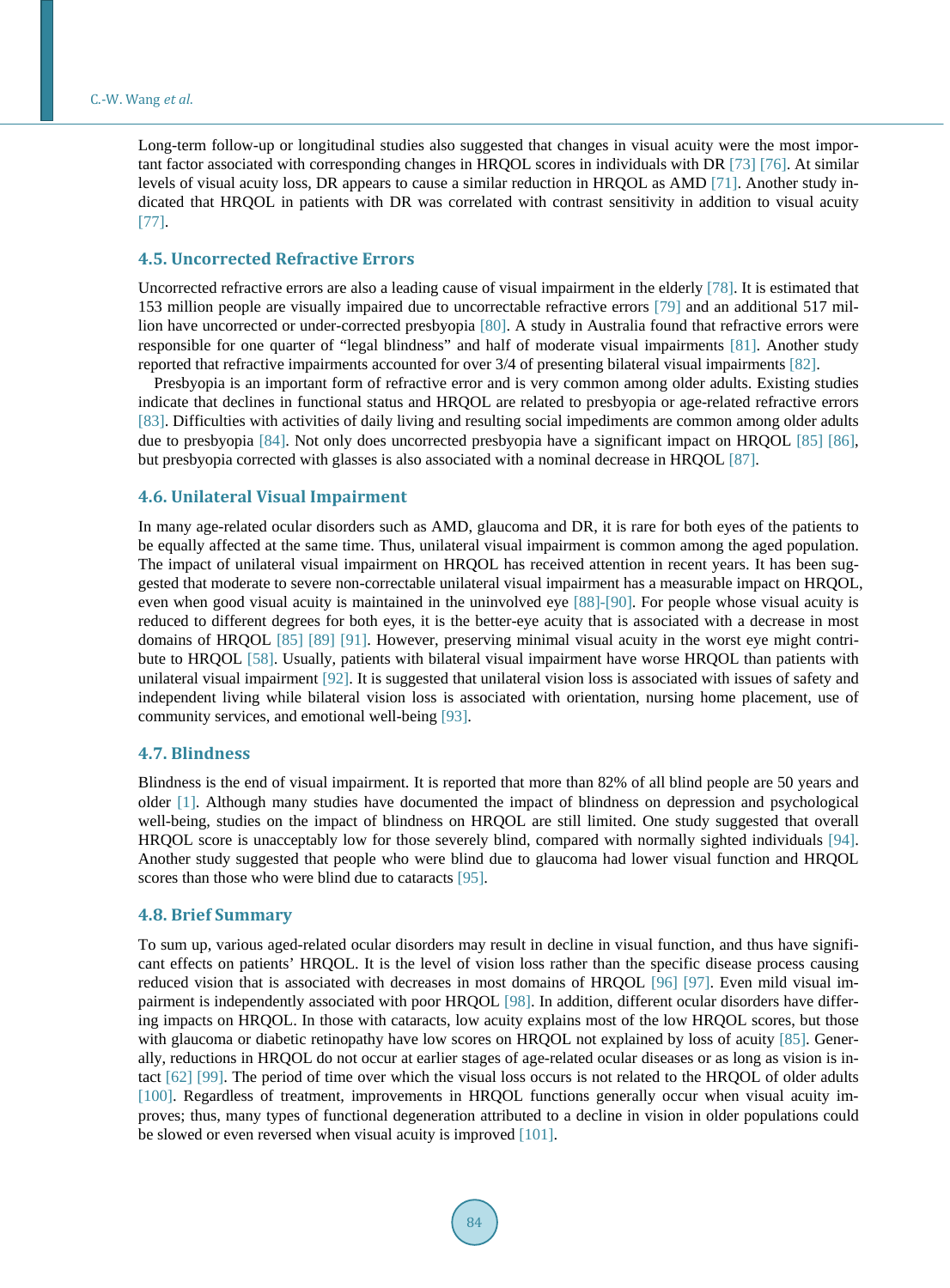## **5. Factors Influencing HRQOL**

To improve or maintain HRQOL for older people in general and visually impaired older adults in particular is an important goal of both health care and social care. As addressed before, many types of functional degeneration attributed to a decline in vision can be slowed or even reversed, subsequently improving the older adults' HRQOL when visual acuity is improved. It has been confirmed that early detection and treatment of age-related ocular disorders can reduce the progression of the disease or the onset of vision loss, and prevent blindness [\[102\].](#page-13-19) Monitoring the progression of ocular diseases and long-term follow-ups are important for avoiding the development of long-term complications and deterioration of patients' visual function, thus promoting their HRQOL [\[55\]](#page-11-11) [\[74\]](#page-12-8) [\[76\].](#page-12-10) Therefore, accessible and affordable eye care is particular important for improving the HRQOL of visually impaired older adults. Unfortunately, unaddressed visual problems are common among the general older population and nursing home population. A recent survey conducted in 70 countries indicated the rate of eye care utilization by older adults was 37% in high income countries and only 10% in low income countries [\[103\].](#page-14-0)

Low-vision rehabilitation services, which mainly focus on various optical and non-optical devices and techniques to enhance residual vision or substitute for lost vision, is important in helping people regain their independence, take care of personal needs, and participate in work/leisure activities [\[104\].](#page-14-1) Studies have suggested that appropriate rehabilitation can significantly improve HRQOL for visually impaired patients including those with glaucoma [\[83\]](#page-13-0) [\[105\]](#page-14-2) and the oldest old [\[106\].](#page-14-3) However, it has been suggested that the present system of low-vision care is less than optimal in many countries, and that only 10% - 15% of visually impaired people can access low-vision services [\[107\].](#page-14-4) Thus, meeting the eye care needs of older people is still a major challenge for many countries. In such situations, it would be important to understand what factors beyond medical treatment and vision rehabilitation influence HRQOL of visually impaired older adults, as it would be helpful for improving their HRQOL.

## **5.1. Age**

While one study suggested that age did not significantly affect global QOL [\[108\],](#page-14-5) two studies suggested that age was independently associated with vision-specific QOL impairment [\[109\]](#page-14-6) [\[110\].](#page-14-7) A study suggested that there was a significant interaction effect of vision status and age on life satisfaction and QO[L \[111\].](#page-14-8)

# **5.2. Gender**

Vision loss is more frequently observed in women than in men [\[3\].](#page-9-2) Although one study suggested that HRQOL was worse in women than in men for all categories of impaired visual acuity [\[112\],](#page-14-9) another study did not [\[110\].](#page-14-7)

#### **5.3. Socioeconomic Status**

A very high rate of visual impairment is often observed in the low socioeconomic status populatio[n \[113\].](#page-14-10) It was reported that socioeconomic resources, measured as income and financial strain, played a role in explaining the effect of visual impairment on declines in people's HRQOL [\[31\],](#page-10-14) and that increasing material deprivation was independently associated with reduced levels of vision-specific HRQOL [\[109\].](#page-14-6) 

## **5.4. Mobility**

It was found that the ability to get around made a significant and unique contribution to the prediction of perceived HRQOL [\[114\].](#page-14-11) Activity limitations played a role in explaining the effect of visual impairment on declines in HRQO[L \[31\].](#page-10-14) Higher perceived activity levels appear to predict better HRQOL [\[115\].](#page-14-12)

### **5.5. Comorbidity**

Comorbidity is the presence of one or more additional disorders such as hearing impairment, asthma, arthritis, cancer or diabetes, in the presence of visual impairment. Comorbidity is common among older adults and is considered a major threat to HRQOL. One study indicated that the presence of comorbidity predicted a relatively rapid decline in the HRQOL of visually impaired older patients [\[116\].](#page-14-13) Another study reported that the presence of comorbidities lead to significant impairments in both the physical and mental components of HRQOL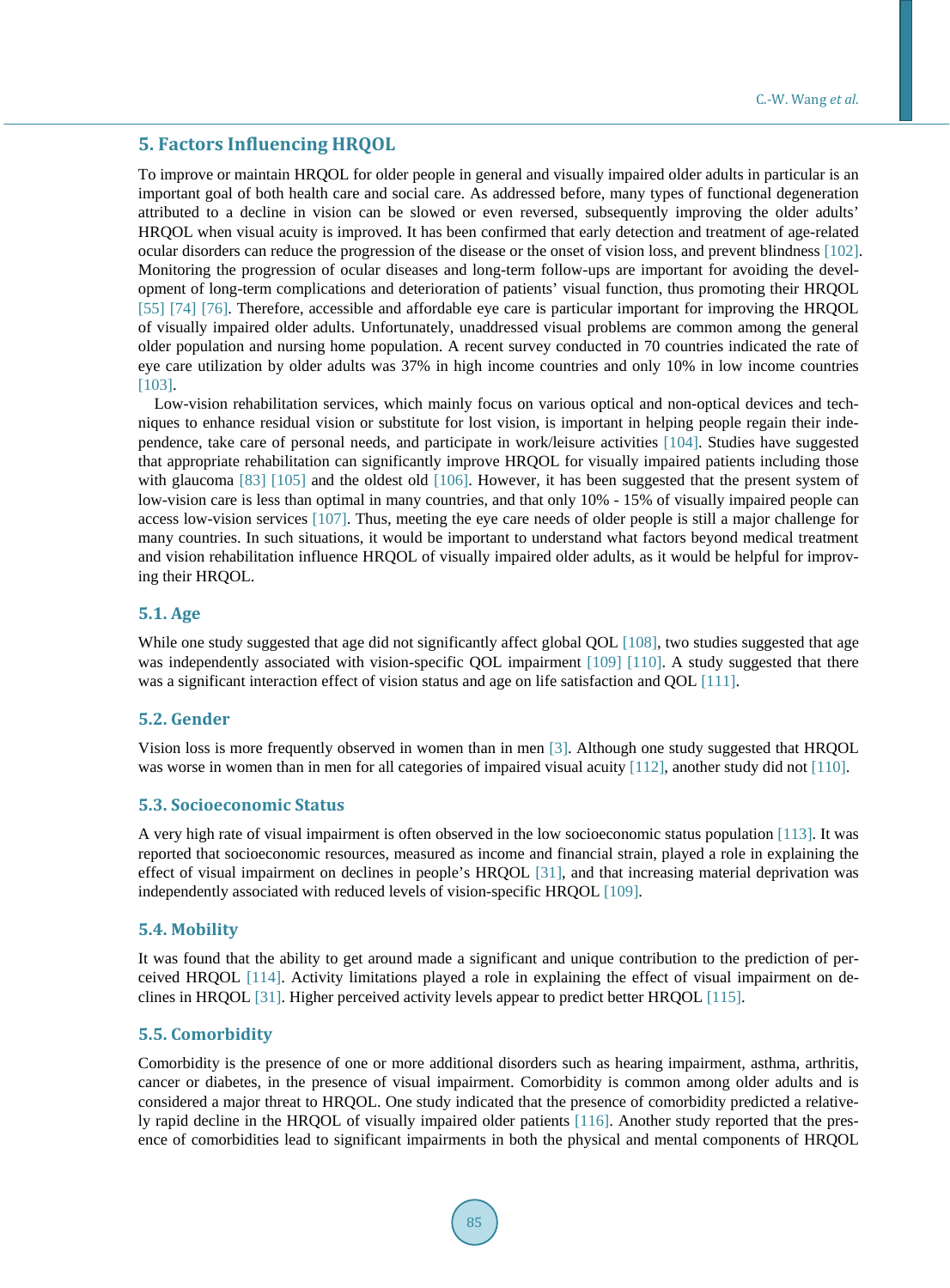[\[117\].](#page-14-14) While an earlier study reported that the number of associated systemic comorbidities did not significantly affect HRQOL [\[118\],](#page-14-15) recent studies found that the number of diagnosed comorbidities could significantly pre-dict perceived HROOL [\[114\]](#page-14-11) [\[115\].](#page-14-12) However, the negative impact of visual impairments on HROOL was not exacerbated by the co-occurrence of cognitive impairments [\[119\].](#page-14-16)

## **5.6. Family Support**

Due to functional disabilities, visually impaired older adults often need help from others especially family members. Previous studies have indicated that both emotional and instrumental support provided by family members be important to the HRQOL of older adults with visual impairment [\[120\]](#page-14-17) [\[121\].](#page-14-18) A recent study on marital quality of older adults suggests that relationship satisfaction and supportive spouse behaviors moderate the effects of poor vision on functional limitations and depressive symptoms [\[122\].](#page-14-19)

## **5.7. Social Support**

Many visually impaired older adults have reduced social networks due to their limited capacity to participate in social activities [\[28\].](#page-10-3) Social support has emerged as one of the most important contributors to HRQOL for people with visual impairments [\[111\].](#page-14-8) Researchers have reported that participation in social roles, social integration, and perceived support play roles in explaining the effect of visual impairment on declines in the HRQOL of older adults [\[31\]](#page-10-14) [\[115\].](#page-14-12) Severely visually impaired older adults may feel being isolated from society and experience decreases in social status. Decreased social status is independently associated with HRQOL impairments [\[109\].](#page-14-6) Thus, support groups and peer counseling can be extremely helpful for older adults with visual impairments in coping with vision loss [\[123\].](#page-14-20) Studies indicated that friendship networks [\[28\],](#page-10-3) friendship support [\[121\],](#page-14-18) the reassurance of one's worth by friends and the enjoyment of companionship from friends [\[120\]](#page-14-17) were significantly associated with better adaptation, psychological well-being and HRQOL, independent of family network and family support, in visually impaired older adults. A study further suggested that high qualitative friend support and high quantitative family support were significantly associated better adaptation to vision loss among older adults [\[120\].](#page-14-17)

# **5.8. Use of Eye Care Services**

A cross-sectional study documented that only 16% of older persons with treatable visual impairments were under eye care at the time of study, and that a significant number of older adults had not undergone eye examination for more than 3 years [\[124\].](#page-15-0) Thus, use of eye care service is an important factor that may influence visually impaired older adults' HRQOL. Studies have shown that older adults in contact with eye care services have more positive scores on general health perceptions, vitality/energy, and mental health after controlling for all other covariates [\[125\].](#page-15-1) A study also reported that use of a writing aid predicted better HRQOL [\[115\].](#page-14-12)

## **5.9. Psychological and Spiritual Factors**

For an older person who has had full sight until late life, the onset of a visual impairment may be a profound experience and often requires considerable psychosocial and functional adjustment. Researchers found that psychosocial adaptation status as a process was significantly associated with vision-specific HRQOL [\[126\]](#page-15-2) [\[127\].](#page-15-3) Psychosocial adaptation status could also buffer the effect of visual impairment on domains of HRQOL [\[126\].](#page-15-2) Brown & Barrett [\[29\]](#page-10-4) reported that psychological resources (self-efficacy) played a role in explaining the effect of visual impairment on declines in HRQOL. Another study suggested that spirituality was significantly associated with domains of vision-specific HRQOL [\[128\].](#page-15-4)

# **6. Problems and Recommendations**

## **6.1. Insufficient Attention to Vision-Specific HRQOL Research in Non-Medical Settings**

According to the American Ophthalmologic Association's guidelines, older adults should undertake a comprehensive eye exam each year; however, there seems a disconnection between ophthalmologic recommendations and what is actually occurring in nursing homes where visual impairment is rarely assessed [\[129\].](#page-15-5) To date, the majority of vision-specific HRQOL research has been conducted in medical settings and focused on particular visual disorders. Only in recent years has attention been paid to HRQOL of visually impaired older adults in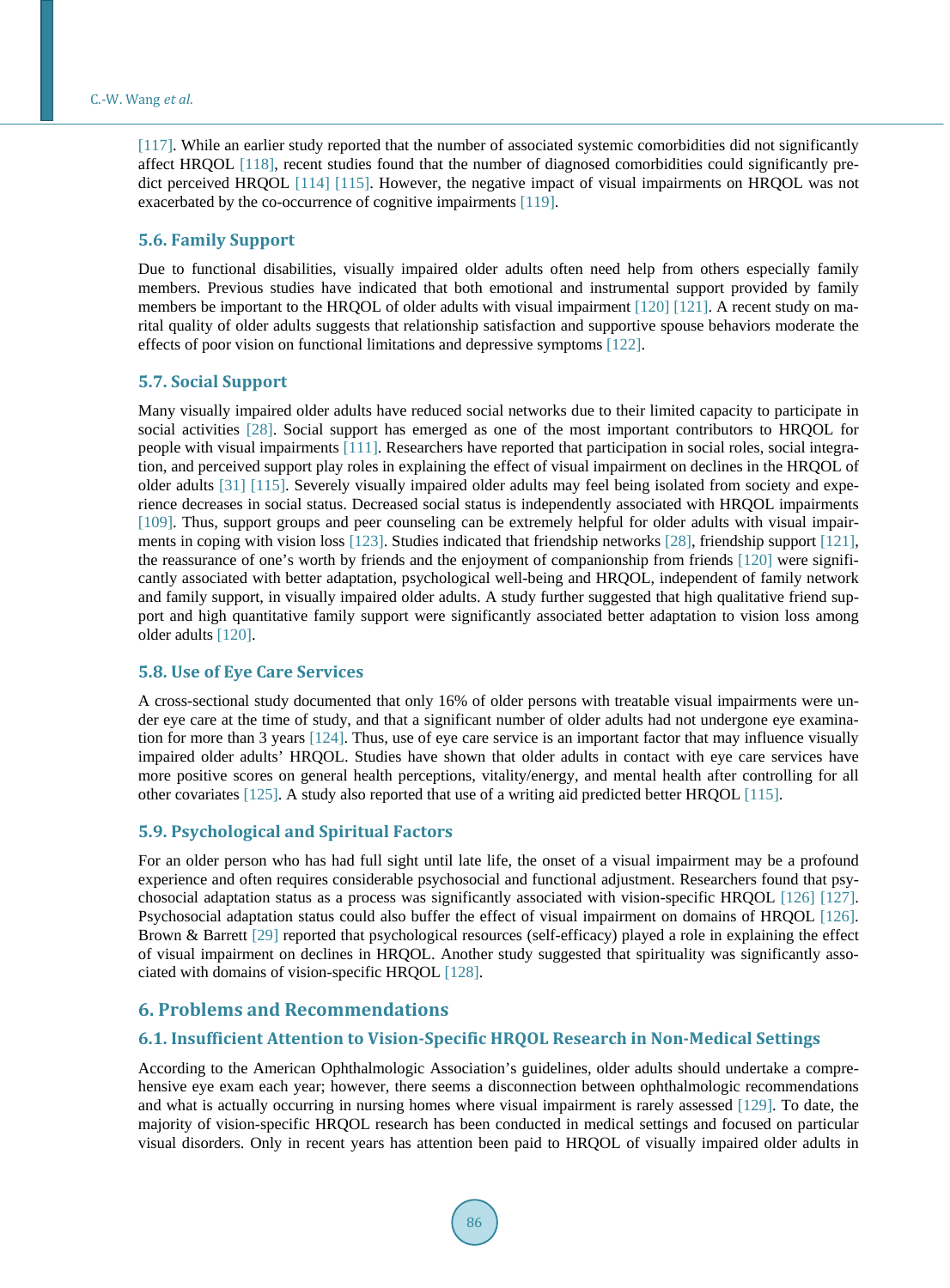communities and home care settings. The precise psychosocial and environmental factors that may contribute to vision-specific HRQOL of older adults or mediate/buffer the impact of visual impairment on their HRQOL are far from clear. More attention should be paid to this area of study.

# **6.2. Cross-Cultural Reliability and Validity of Vision-Specific HRQOL Measures**

Currently, the majority of the scales assessing vision-specific HRQOL originate in the United States and Europe. Some indicators in the instruments may not be suitable for people in other cultural contexts. There is a need for these scales to be culturally adapted and modified in order to improve the quality of assessment. Another issue is that HRQOL as a multidimensional concept is often interpreted through diverse methods and measured by a range of instruments in the field of eye health. Thus, the best way to measure or explore vision-specific HRQOL should be determined.

## **6.3. Practical Problems with HRQOL Measurement in Visually Impaired Older Adults**

Because of the self-report nature of HRQOL measurement, researchers evaluating HRQOL among older adults may encounter some difficulties. Several methodological problems of HRQOL evaluation in older patients with cancer have already been summarized elsewhere [\[130\];](#page-15-6) these problems may also be applicable to patients with visual impairment, which include: (1) a higher proportion of illiteracy in older adults as compared with younger patients; (2) cognitive impairments leading to difficulty in understanding HRQOL questionnaires; (3) presence of comorbidities that potentially confuse the real impact of visual impairment on HRQOL; and (4) HRQOL evaluation can be complicated by poor eyesight, hearing difficulties, fatigue, and poor performance status. In these situations, researchers might consider using the reports of proxies or care givers to evaluate the older adults' HRQOL [\[130\].](#page-15-6)

# **6.4. Limited Number of Intervention Studies to Offer Insights for Improving Visually Impaired Older Adults' HRQOL**

With increasing number of visually impaired older people and the significant impact of visual impairment on their HRQOL, there is an increasing interest in identifying ways for promoting higher levels of HRQOL in old age, especially for those with severe visual impairment. To date, randomized controlled trials of interventional strategies aiming to promote visually impaired older adults' HRQOL are still rare. Only a very few interventional studies for visually impaired older adults can be identified in the literature. A study reported that tailored self-management programs could enhance well-being in older persons with poor eyesight due to AMD [\[131\].](#page-15-7) Another study assessed the efficacy of a home safety program and a home exercise program to reduce falls and injuries in older people with low vision [\[132\].](#page-15-8) An additional study investigated the impact of a health education program on perceived security in the performance of daily activities among older persons with visual impairment [\[133\].](#page-15-9) A recent study examined the effects of Tai Chi on the balance control of older persons with visual impairment [\[134\].](#page-15-10) Thus, more interventional studies are warranted in this area to set a foundation for evidence-based practice to improve visually impaired older adults' HRQOL.

## **7. Conclusion**

HRQOL is currently an often discussed and used outcome in gerontology. Although it is a multi-dimensional concept, it can be seen from a holistic perspective. To date, a number of studies have documented the relationship between different types of ocular disorders or conditions and deterioration in the HRQOL of older adults, but the number of studies aiming at enhancing the HRQOL of visually impaired older people is limited. Given that visual impairment is prevalent among the older population and that visually impaired older adults' needs for eye care and vision rehabilitation are greatly unmet, interventions that may enhance the HRQOL of visually impaired older people are valued. There is a need for further research to refine the strategies of creating, implementing, maintaining, and evaluating community-based multidisciplinary programs aiming to improve the HRQOL of older adults with visual impairment.

# **Conflict of Interest**

All authors declare no conflict of interest.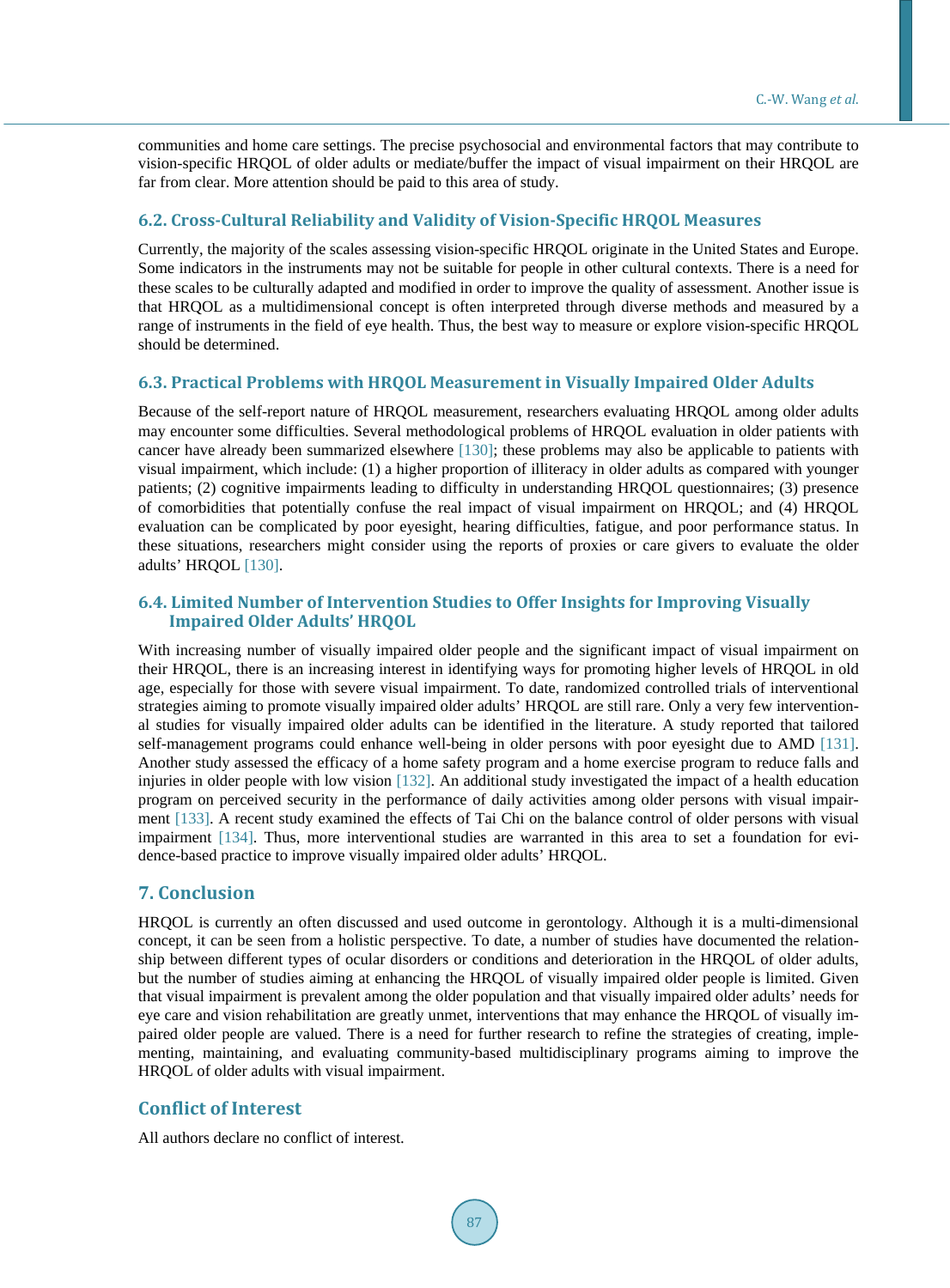#### **References**

- <span id="page-9-0"></span>[1] Resnikoff, S., Pascolini, D., Etya'ale, D., Kocur, I., Pararajasegaram, R., Pokharel, G.P., *et al.* (2004) Global Data on Visual Impairment in the Year 2002. *Bulletin of the World Health Organization*, **82**, 844-851.
- <span id="page-9-1"></span>[2] Taylor, H.R. and Keeffe, J.E. (2001) World Blindness: A 21st Century Perspective. *British Journal of Ophthalmology*, **85**, 261-266[. http://dx.doi.org/10.1136/bjo.85.3.261](http://dx.doi.org/10.1136/bjo.85.3.261)
- <span id="page-9-2"></span>[3] Dey, A. (1997) Characteristics of Older Nursing Home Residents: Data from the 1995 National Nursing Home Survey. *Advance Data from Vital and Health Statistics*, No. 289. National Center for Health Statistics, Hyattsville.
- <span id="page-9-3"></span>[4] Evans, B.J. and Rowlands, G. (2004) Correctable Visual Impairment in Older People: A Major Unmet Need. *Ophthalmic and Physiological Optics*, **24**, 161-180[. http://dx.doi.org/10.1111/j.1475-1313.2004.00197.x](http://dx.doi.org/10.1111/j.1475-1313.2004.00197.x)
- <span id="page-9-4"></span>[5] Michon, J.J., Lau, J., Chan, W.S. and Ellwein, L.B. (2002) Prevalence of Visual Impairment, Blindness, and Cataract Surgery in the Hong Kong Elderly. *British Journal of Ophthalmology*, **86**, 133-139. <http://dx.doi.org/10.1136/bjo.86.2.133>
- <span id="page-9-5"></span>[6] Congdon, N.G., Friedman, D.S. and Lietman, T. (2003) Important Causes of Visual Impairment in the World Today. *JAMA*, **290**, 2057-2060.<http://dx.doi.org/10.1001/jama.290.15.2057>
- <span id="page-9-6"></span>[7] Mills, T., Law, S.K., Walt, J., Buchholz, P. and Hansen, J. (2009) Quality of Life in Glaucoma and Three Other Chronic Diseases: A Systematic Literature Review. *Drugs and Aging*, **26**, 933-950. <http://dx.doi.org/10.2165/11316830-000000000-00000>
- [8] Mitchell, J. and Bradley, C. (2006) Quality of Life in Age-Related Macular Degeneration: A Review of the Literature. *Health and Quality of Life Outcomes*, **4**, 97.<http://dx.doi.org/10.1186/1477-7525-4-97>
- <span id="page-9-18"></span>[9] Chakravarthy, U. and Stevenson, M. (2005) Self-Reported Visual Functioning and Quality of Life in Age-Related Macular Degeneration. *Current Opinion in Ophthalmology*, **16**, 179-183. <http://dx.doi.org/10.1097/01.icu.0000163035.37957.c2>
- <span id="page-9-19"></span>[10] Lamoureux, E.L., Fenwick, E., Pesudovs, K. and Tan, D. (2011) The Impact of Cataract Surgery on Quality of Life. *Current Opinion in Ophthalmology*, **22**, 19-27.<http://dx.doi.org/10.1097/ICU.0b013e3283414284>
- <span id="page-9-20"></span>[11] Morris, D., Fraser, S.G. and Gray, C. (2007) Cataract Surgery and Quality of Life Implications. *Clinical Interventions in Aging*, **2**, 105-108[. http://dx.doi.org/10.2147/ciia.2007.2.1.105](http://dx.doi.org/10.2147/ciia.2007.2.1.105)
- [12] Sharma, S., Oliver-Fernandez, A., Liu, W., Buchholz, P. and Walt, J. (2005) The Impact of Diabetic Retinopathy on Health-Related Quality of Life. *Current Opinion in Ophthalmology*, **16**, 155-159. <http://dx.doi.org/10.1097/01.icu.0000161227.21797.3d>
- <span id="page-9-7"></span>[13] Spaeth, G., Walt, J. and Keener, J. (2006) Evaluation of Quality of Life for Patients with Glaucoma. *American Journal of Ophthalmology*, **141**, S3-S14[. http://dx.doi.org/10.1016/j.ajo.2005.07.075](http://dx.doi.org/10.1016/j.ajo.2005.07.075)
- <span id="page-9-8"></span>[14] Denniston, A.K. and Philip, I.M. (2009) Oxford Handbook of Ophthalmology. Oxford University Press, Oxford. <http://dx.doi.org/10.1093/med/9780199552641.001.0001>
- <span id="page-9-9"></span>[15] World Health Organization (1980) International Classification of Impairments, Disabilities and Handicaps: A Manual of Classification Relating to the Consequences of Disease. World Health Organization, Geneva.
- <span id="page-9-10"></span>[16] Leat, S.J., Legge, G.E. and Bullimore, M.A. (1999) What Is Low Vision? A Re-Evaluation of Definitions*. Optometry & Vision Science*, **76**, 198-211. <http://dx.doi.org/10.1097/00006324-199904000-00023>
- <span id="page-9-11"></span>[17] Rubin, G.S., West, S.K., Munoz, B., Bandeen-Roche, K., Zeger, S., Schein, O., *et al.* (1997) A Comprehensive Assessment of Visual Impairment in a Population of Older Americans. The SEE Study. Salisbury Eye Evaluation Project. *Investigative Ophthalmology & Visual Science*, **38**, 557-568.
- <span id="page-9-12"></span>[18] Klein, R., Klein, B.E., Linton, K.L. and De Mets, D.L. (1991) The Beaver Dam Eye Study: Visual Acuity. *Ophthalmology*, **98**, 1310-1315. [http://dx.doi.org/10.1016/S0161-6420\(91\)32137-7](http://dx.doi.org/10.1016/S0161-6420(91)32137-7)
- <span id="page-9-13"></span>[19] McDowell, I. (2006) Measuring Health: A Guide to Rating Scales and Questionnaires. 3rd Edition, Oxford University Press, New York. <http://dx.doi.org/10.1093/acprof:oso/9780195165678.001.0001>
- <span id="page-9-14"></span>[20] Steinberg, E.P., Tielsch, J.M., Schein, O.D., Javitt, J.C., Sharkey, P., Cassard, S.D., *et al.* (1994) The VF-14. An Index of Functional Impairment in Patients with Cataract. *Archives of Ophthalmology*, **112**, 630-638. <http://dx.doi.org/10.1001/archopht.1994.01090170074026>
- <span id="page-9-15"></span>[21] Horowitz, A., Teresi, J. and Cassels, L.A. (1991) Development of a Vision Screening Questionnaire for Older People. *Journal of Gerontological Social Work*, **17**, 37-56. [http://dx.doi.org/10.1300/J083v17n03\\_04](http://dx.doi.org/10.1300/J083v17n03_04)
- <span id="page-9-16"></span>[22] LaPlante, M. and Carlson, D. (1996) Disability in the United States: Prevalence and Causes, 1992. Disability Statistics Report (7). U.S. Department of Education, National Institute on Disability and Rehabilitation Research, Washington DC.
- <span id="page-9-17"></span>[23] Kelly, M. (1995) Consequences of Visual Impairment on Leisure Activities of the Elderly. *Geriatric Nursing*, **16**, 273-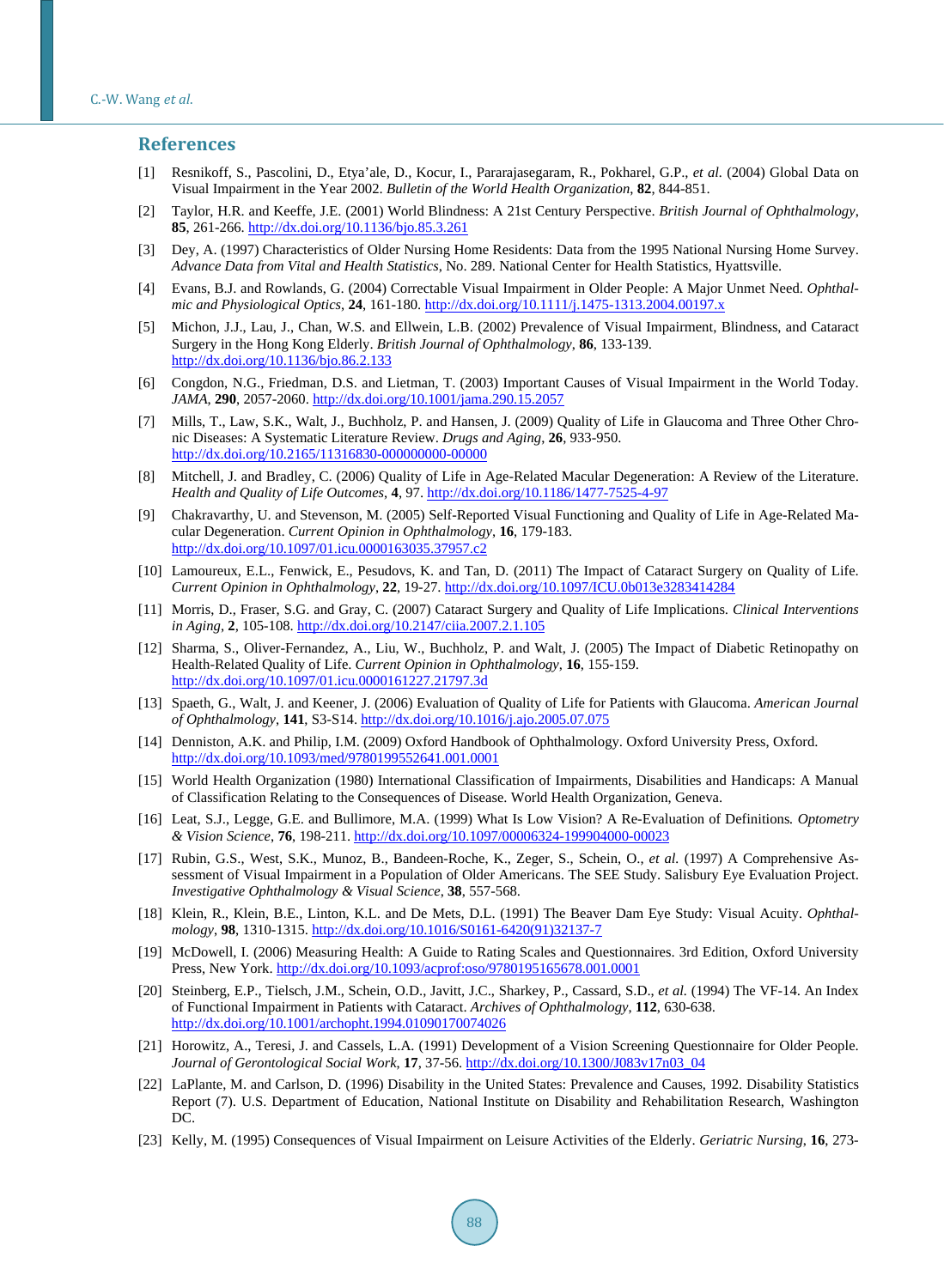275. [http://dx.doi.org/10.1016/S0197-4572\(95\)80008-5](http://dx.doi.org/10.1016/S0197-4572(95)80008-5)

- <span id="page-10-0"></span>[24] Haymes, S.A., Johnston, A.W. and Heyes, A.D. (2002) Relationship between Vision Impairment and Ability to Perform Activities of Daily Living. *Ophthalmic & Physiological Optics*, **22**, 79-91. <http://dx.doi.org/10.1046/j.1475-1313.2002.00016.x>
- <span id="page-10-1"></span>[25] Patino, C.M., McKean-Cowdin, R., Azen, S.P., Allison, J.C. Choudhury, F., Varma, R., *et al.* (2010) Central and Peripheral Visual Impairment and the Risk of Falls and Falls with Injury. *Ophthalmology*, **117**, 199-206.
- [26] Ivers, R.Q., Cumming, R.G., Mitchell, P. and Attebo, K. (1998) Visual Impairment and Falls in Older Adults: The Blue Mountains Eye Study. *Journal of American Geriatrics Society*, **46**, 58-64.
- <span id="page-10-2"></span>[27] Lopez, D., McCaul, K.A., Hankey, G.J., Norman, P.E., Almeida, O.P., Dobson, A.J., *et al.* (2011) Falls, Injuries from Falls, Health Related Quality of Life and Mortality in Older Adults with Vision and Hearing Impairment—Is There a Gender Difference? *Maturitas*, **69**, 359-364. <http://dx.doi.org/10.1016/j.maturitas.2011.05.006>
- <span id="page-10-3"></span>[28] Wang, C.W., Chan, C.L., Ho, A.H. and Xiong, Z. (2008) Social Networks and Health-Related Quality of Life among Chinese Older Adults with Vision Impairment. *Journal of Aging and Health*, **20**, 804-823. <http://dx.doi.org/10.1177/0898264308321083>
- <span id="page-10-4"></span>[29] Holmen, K., Andersson, L., Ericsson, K., Rydberg, L. and Winblad, B. (1994) Visual Impairment Related to Cognition and Loneliness in Old-Age. *Scandinavian Journal of Caring Sciences*, **8**, 99-105. <http://dx.doi.org/10.1111/j.1471-6712.1994.tb00236.x>
- <span id="page-10-5"></span>[30] Renaud, J. and Bédard, E. (2013) Depression in the Elderly with Visual Impairment and Its Association with Quality of Life. *Clinical Interventions in Aging*, **8**, 931-943. <http://dx.doi.org/10.2147/CIA.S27717>
- <span id="page-10-14"></span>[31] Brown, R.L. and Barrett, A.E. (2011) Visual Impairment and Quality of Life among Older Adults: An Examination of Explanations for the Relationship. *The Journals of Gerontology. Series B*, *Psychological Sciences and Social Sciences*, **66**, 364-373. <http://dx.doi.org/10.1093/geronb/gbr015>
- [32] De Leo, D., Hickey, P.A., Meneghel, G. and Cantor, C.H. (1999) Blindness, Fear of Sight Loss, and Suicide. *Psychosomatics*, **40**, 339-344. [http://dx.doi.org/10.1016/S0033-3182\(99\)71229-6](http://dx.doi.org/10.1016/S0033-3182(99)71229-6)
- <span id="page-10-6"></span>[33] Mathew, R.S., Delbaere, K., Lord, S.R., Beaumont, P., Vaegan, and Madigan, M.C. (2011) Depressive Symptoms and Quality of Life in People with Age-Related Macular Degeneration. *Ophthalmic and Physiological Optics*, **31**, 375-380. <http://dx.doi.org/10.1111/j.1475-1313.2011.00848.x>
- <span id="page-10-7"></span>[34] Wood, J., Chaparro, A., Anstey, K., Lacherez, P. Chidgey, A., Eisemann, J., *et al.* (2010) Simulated Visual Impairment Leads to Cognitive Slowing in Older Adults. *Optometry & Vision Science*, **87**, 1037-1043. <http://dx.doi.org/10.1097/OPX.0b013e3181fe64d7>
- [35] Ong, S.Y., Cheung, C.Y., Li, X, Lamoureux, E.L., Ikram, M.K., Ding, J., *et al.* (2012) Visual Impairment, Age-Related Eye Diseases, and Cognitive Function: The Singapore Malay Eye Study. *Archives of Ophthalmology*, **130**, 895-900. <http://dx.doi.org/10.1001/archophthalmol.2012.152>
- <span id="page-10-8"></span>[36] Lawrence, V., Murray, J., Ffytche, D. and Banerjee, S. (2009) "Out of Sight, Out of Mind": A Qualitative Study of Visual Impairment and Dementia from Three Perspectives. *International Psychogeriatrics*, **21**, 511-518. <http://dx.doi.org/10.1017/S1041610209008424>
- <span id="page-10-9"></span>[37] Tay, T., Wang, J.J., Lindley, R., Chia, E.M., Landau, P., Ingham, N., *et al.* (2007) Sensory Impairment, Use of Community Support Services, and Quality of Life in Aged Care Clients. *Journal of Aging & Health*, **19**, 229-241. <http://dx.doi.org/10.1177/0898264307299243>
- [38] Wang, J.J., Mitchell, P., Cumming, R.G. and Smith, W. (2003) Visual Impairment and Nursing Home Placement in Older Australians: The Blue Mountains Eye Study. *Ophthalmic Epidemiology*, **10**, 3-13. <http://dx.doi.org/10.1076/opep.10.1.3.13773>
- <span id="page-10-10"></span>[39] Evans, J.R., Smeeth, L. and Fletcher, A.E. (2008) Risk of Admission to a Nursing Home among Older People with Visual Impairment in Great Britain. *Archives of Ophthalmology*, **126**, 1428-1433. <http://dx.doi.org/10.1001/archopht.126.10.1428>
- <span id="page-10-11"></span>[40] Karpa, M.J., Mitchell, P., Beath, K., Rochtchina, E., Cumming, R.G., Wang, J.J., *et al.* (2009) Direct and Indirect Effects of Visual Impairment on Mortality Risk in Older Persons. *Archives of Ophthalmology*, **127**, 1347-1353. <http://dx.doi.org/10.1001/archophthalmol.2009.240>
- [41] Lee, D.J., Gomez-Marin, O., Lam, B.L. and Zheng, D.D. (2002) Visual Acuity Impairment and Mortality in US Adults. *Archives of Ophthalmology*, **120**, 1544-1550. <http://dx.doi.org/10.1001/archopht.120.11.1544>
- <span id="page-10-12"></span>[42] Jacobs, J.M., Hammerman-Rozenberg, R., Maaravi, Y., Cohen, A. and Stessman, J. (2005) The Impact of Visual Impairment on Health, Function and Mortality. *Aging Clinical and Experimental Research*, **17**, 281-286. <http://dx.doi.org/10.1007/BF03324611>
- <span id="page-10-13"></span>[43] World Health Organization (1948) Official Records of the World Health Organization. No. 2, WHO, Geneva, 100.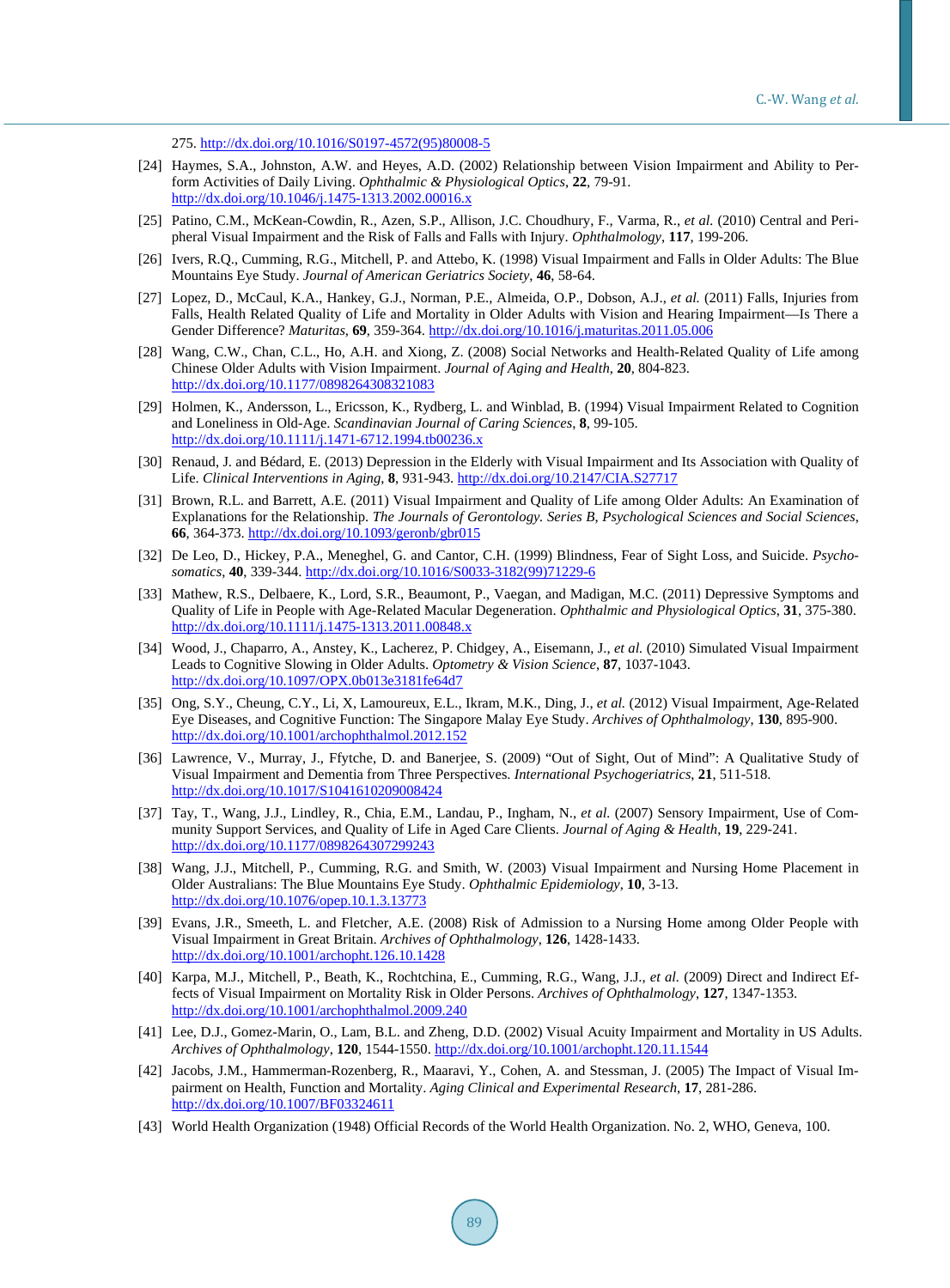- <span id="page-11-0"></span>[44] World Health Organization Quality of Life Assessment Group (1995) The World Health Organization Quality of Life Assessment (WHOQOL): Position Paper from the World Health Organization. *Social Science and Medicine*, **41**, 1403-1409. [http://dx.doi.org/10.1016/0277-9536\(95\)00112-K](http://dx.doi.org/10.1016/0277-9536(95)00112-K)
- <span id="page-11-1"></span>[45] Bowling, A. (2001) Health-Related Quality of Life: Conceptual Meaning, Use and Measurement. In: Bowling, A., Ed., *Measuring Disease*: *A Review of Disease-Specific Quality of Life Measurement Scales*, 2nd Edition, Open University Press, Buckingham.
- <span id="page-11-2"></span>[46] Margolis, M.K., Coyne, K., Kennedy-Martin, T., Baker, T., Schein, O. and Revicki, D.A. (2002) Vision-Specific Instruments for the Assessment of Health-Related Quality of Life and Visual Functioning: A Literature Review. *Pharmacoeconomics*, **20**, 791-812. <http://dx.doi.org/10.2165/00019053-200220120-00001>
- <span id="page-11-3"></span>[47] Lee, J.E., Fos, P.J., Zuniga, M.A., Kastl, P.R. and Sung, J.H. (2000) Assessing Health-Related Quality of Life in Cataract Patients: The Relationship between Utility and Health-Related Quality of Life Measurement. *Quality of Life Research*, **9**, 1127-1135. <http://dx.doi.org/10.1023/A:1016645523769>
- <span id="page-11-4"></span>[48] Patrick, D.L. and Deyo, R.A. (1989) Generic and Disease-Specific Measures in Assessing Health Status and Quality of Life. *Medical Care*, **27**, S217-232. <http://dx.doi.org/10.1097/00005650-198903001-00018>
- <span id="page-11-5"></span>[49] de Boer, M.R., Moll, A.C., de Vet, H.C., Terwee, C.B., Volker-Dieben, H.J. and van Rens, G.H. (2004) Psychometric Properties of Vision-Related Quality of Life Questionnaires: A Systematic Review. *Ophthalmic and Physiological Optics*, **24**, 257-273. <http://dx.doi.org/10.1111/j.1475-1313.2004.00187.x>
- <span id="page-11-6"></span>[50] Cramer, J.A. and ILAE Subcommission on Outcome Measurement in Epilepsy (2002) Principles of Health-Related Quality of Life: Assessment in Clinical Trials. *Epilepsia*, **43**, 1084-1095. <http://dx.doi.org/10.1046/j.1528-1157.2002.47501.x>
- <span id="page-11-7"></span>[51] Desai, P., Reidy, A., Minassian, D.C., Vafidis, G. and Bolger, J. (1996) Gains from Cataract Surgery: Visual Function and Quality of Life. *British Journal of Ophthalmology*, **80**, 868-873. <http://dx.doi.org/10.1136/bjo.80.10.868>
- <span id="page-11-8"></span>[52] Lamoureux, E.L., Hooper, C.Y., Lim, L., Pallant, J.F., Hunt, N., Keeffe, J.E., *et al.* (2007) Impact of Cataract Surgery on Quality of Life in Patients with Early Age-Related Macular Degeneration. *Optometry & Vision Science*, **84**, 683- 688. <http://dx.doi.org/10.1097/OPX.0b013e31812f755f>
- <span id="page-11-9"></span>[53] Rayat, J., Almeida, D.R., Belliveau, M., Wong, J. and Gale, J. (2011) Visual Function and Vision-Related Quality of Life after Macular Hole Surgery with Short-Duration, 3-Day Face-Down Positioning. *Canada Journal of Ophthalmology*, **46**, 399-402. <http://dx.doi.org/10.1016/j.jcjo.2011.07.015>
- <span id="page-11-10"></span>[54] Mangione, C.M., Phillips, R.S., Lawrence, M.G., Seddon, J.M., Orav, E.J. and Goldman, L. (1994) Improved Visual Function and Attenuation of Declines in Health-Related Quality of Life after Cataract Extraction. *Archives of Ophthalmology*, **112**, 1419-1425. <http://dx.doi.org/10.1001/archopht.1994.01090230033017>
- <span id="page-11-11"></span>[55] Lau, J., Michon, J.J., Chan, W.S. and Ellwein, L.B. (2002) Visual Acuity and Quality of Life Outcomes in Cataract Surgery Patients in Hong Kong. *British Journal of Ophthalmology*, **86**, 12-17. <http://dx.doi.org/10.1136/bjo.86.1.12>
- <span id="page-11-12"></span>[56] VanNewkirk, M.R., Nanjan, M.B., Wang, J.J., Mitchell, P., Taylor, H.R. and McCarty, C.A. (2000) The Prevalence of Age-Related Maculopathy: The Visual Impairment Project. *Ophthalmology*, **107**, 1593-1600. [http://dx.doi.org/10.1016/S0161-6420\(00\)00175-5](http://dx.doi.org/10.1016/S0161-6420(00)00175-5)
- <span id="page-11-13"></span>[57] Williams, R.A., Brody, B.L., Thomas, R.G., Kaplan, R.M. and Brown, S.I. (1998) The Psychosocial Impact of Macular Degeneration. *Archives of Ophthalmology*, **116**, 514-520. <http://dx.doi.org/10.1001/archopht.116.4.514>
- <span id="page-11-20"></span>[58] Berdeaux, G.H., Nordmann, J.P., Colin, E. and Arnould, B. (2005) Vision-Related Quality of Life in Patients Suffering from Age-Related Macular Degeneration. *American Journal of Ophthalmology*, **139**, 271-279. <http://dx.doi.org/10.1016/j.ajo.2004.09.028>
- <span id="page-11-14"></span>[59] Siaudvytyte, L., Mitkute, D. and Balciuniene, J. (2012) Quality of Life in Patients with Age-Related Macular Degeneration. *Medicina* (*Kaunas*), **48**, 109-111.
- <span id="page-11-15"></span>[60] Brown, G.C., Sharma, S., Brown, M.M. and Kistler, J. (2000) Utility Values and Age-Related Macular Degeneration. *Archives of Ophthalmology*, **118**, 47-51. <http://dx.doi.org/10.1001/archopht.118.1.47>
- <span id="page-11-16"></span>[61] Parrish, R.K., Gedde, S.J., Scott, I.U., Feuer, W.J., Schiffman, J.C., Mangione, C.M., *et al.* (1997) Visual Function and Quality of Life among Patients with Glaucoma. *Archives of Ophthalmology*, **115**, 1447-1455. <http://dx.doi.org/10.1001/archopht.1997.01100160617016>
- <span id="page-11-17"></span>[62] Wandell, P.E., Lundstrom, M., Brorsson, B. and Aberg, H. (1997) Quality of Life among Patients with Glaucoma in Sweden. *Acta Ophthalmologica Scandinavica*, **75**, 584-588. <http://dx.doi.org/10.1111/j.1600-0420.1997.tb00154.x>
- <span id="page-11-18"></span>[63] Onakoya, A.O., Mbadugha, C.A., Aribaba, O.T. and Ibidapo, O.O. (2012) Quality of Life of Primary Open Angle Glaucoma Patients in Lagos, Nigeria: Clinical and Sociodemographic Correlates. *Journal of Glaucoma*, **21**, 287-295. <http://dx.doi.org/10.1097/IJG.0b013e31820d7cfd>
- <span id="page-11-19"></span>[64] McKean-Cowdin, R., Wang, Y., Wu, J., Azen, S.P., Varma, R. and Los Angeles Latino Eye Study Group (2008) Im-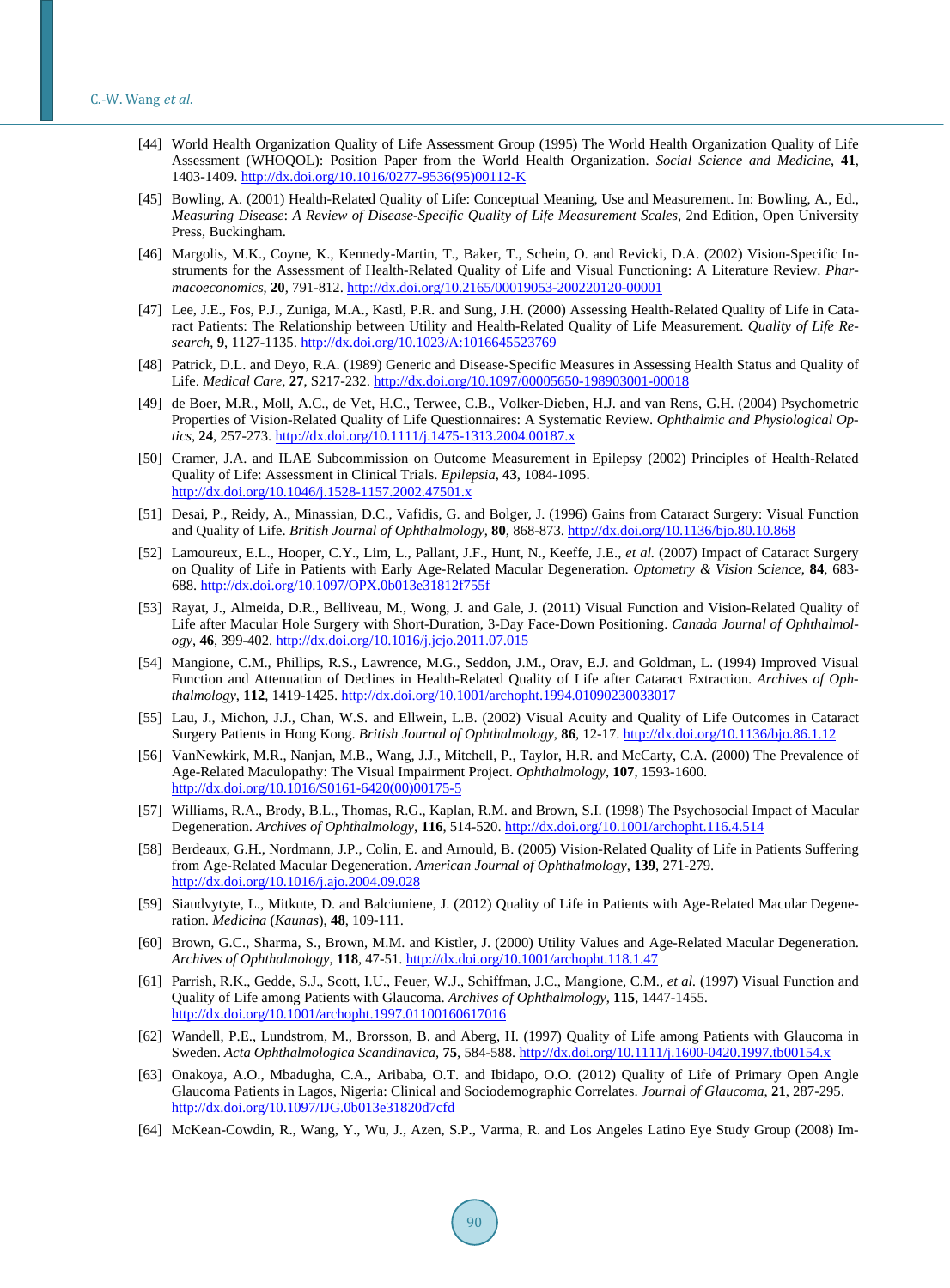pact of Visual Field Loss on Health-Related Quality of Life in Glaucoma: The Los Angeles Latino Eye Study. *Ophthalmology*, **115**, 941-948.

- <span id="page-12-0"></span>[65] van Gestel, A., Webers, C.A., Beckers, H.J, van Dongen, M.C., Severens, J.L., Hendrikse, F., *et al.* (2010) The Relationship between Visual Field Loss in Glaucoma and Health-Related Quality-of-Life. *Eye* (*Lond*), **24**, 1759-1769. <http://dx.doi.org/10.1038/eye.2010.133>
- <span id="page-12-1"></span>[66] Evans, K., Law, S.K., Walt, J., Buchholz, P. and Hansen, J. (2009) The Quality of Life Impact of Peripheral versus Central Vision Loss with a Focus on Glaucoma versus Age-Related Macular Degeneration. *Clinical Ophthalmology*, **3**, 433-445. <http://dx.doi.org/10.2147/OPTH.S6024>
- <span id="page-12-2"></span>[67] Hyman, L.G., Komaroff, E., Heijl, A., Bengtsson, B., Leske, M.C. and Early Manifest Glaucoma Trial Group (2005) Treatment and Vision-Related Quality of Life in the Early Manifest Glaucoma Trial. *Ophthalmology*, **112**, 1505-1513. <http://dx.doi.org/10.1016/j.ophtha.2005.03.028>
- <span id="page-12-3"></span>[68] Bansback, N., Czoski-Murray, C., Carlton, J., Lewis, G., Hughes, L., Espallargues, M., *et al.* (2007) Determinants of Health Related Quality of Life and Health State Utility in Patients with Age Related Macular Degeneration: The Association of Contrast Sensitivity and Visual Acuity. *Quality of Life Research*, **16**, 533-543. <http://dx.doi.org/10.1007/s11136-006-9126-8>
- <span id="page-12-4"></span>[69] Leung, J.C., Kwok, T.C., Chan, D.C., Yuen, K.W., Kwok, A.W., Choy, D.T., *et al.* (2012) Visual Functioning and Quality of Life among the Older People in Hong Kong. *International Journal of Geriatric Psychiatry*, **27**, 807-815. <http://dx.doi.org/10.1002/gps.2789>
- <span id="page-12-5"></span>[70] Shaw, J.E., Sicree, R.A. and Zimmet, P.Z. (2010) Global Estimates of the Prevalence of Diabetes for 2010 and 2030. *Diabetes Research and Clinical Practice*, **87**, 4-14. <http://dx.doi.org/10.1016/j.diabres.2009.10.007>
- <span id="page-12-6"></span>[71] Brown, M.M., Brown, G.C., Sharma, S., Landy, J. and Bakal, J. (2002) Quality of Life with Visual Acuity Loss from Diabetic Retinopathy and Age-Related Macular Degeneration. *Archives of Ophthalmology*, **120**, 481-484. <http://dx.doi.org/10.1001/archopht.120.4.481>
- [72] Fenwick, E.K., Xie, J., Ratcliffe, J., Pesudovs, K., Finger, R.P., Wong, T.Y., *et al.* (2012) The Impact of Diabetic Retinopathy and Diabetic Macular Edema on Health-Related Quality of Life in Type 1 and Type 2 Diabetes. *Investigative Ophthalmology & Visual Science*, **53**, 677-684. <http://dx.doi.org/10.1167/iovs.11-8992>
- <span id="page-12-7"></span>[73] Matza, L.S., Rousculp, M.D., Malley, K., Boye, K.S. and Oglesby, A. (2008) The Longitudinal Link between Visual Acuity and Health-Related Quality of Life in Patients with Diabetic Retinopathy. *Health and Quality of Life Outcomes*, **6**, 95. <http://dx.doi.org/10.1186/1477-7525-6-95>
- <span id="page-12-8"></span>[74] Mazhar, K., Varma, R., Choudhury, F., McKean-Cowdin, R., Shtir, C.J., Azen, S.P., *et al.* (2011) Severity of Diabetic Retinopathy and Health-Related Quality of Life: The Los Angeles Latino Eye Study. *Ophthalmology*, **118**, 649-655. <http://dx.doi.org/10.1016/j.ophtha.2010.08.003>
- <span id="page-12-9"></span>[75] Klein, R., Moss, S.E., Klein, B.E., Gutierrez, P. and Mangione, C.M. (2001) The NEI-VFQ-25 in People with Long-Term Type 1 Diabetes Mellitus: The Wisconsin Epidemiologic Study of Diabetic Retinopathy. *Archives of Ophthalmology*, **119**, 733-740. <http://dx.doi.org/10.1001/archopht.119.5.733>
- <span id="page-12-10"></span>[76] Hirai, F.E., Tielsch, J.M., Klein, B.E. and Klein, R. (2011) Ten-Year Change in Vision-Related Quality of Life in Type 1 Diabetes: Wisconsin Epidemiologic Study of Diabetic Retinopathy. *Ophthalmology*, **118**, 353-358. <http://dx.doi.org/10.1016/j.ophtha.2010.06.022>
- <span id="page-12-11"></span>[77] Okamoto, F., Okamoto, Y., Fukuda, S., Hiraoka, T. and Oshika, T. (2008) Vision-Related Quality of Life and Visual Function Following Vitrectomy for Proliferative Diabetic Retinopathy. *American Journal of Ophthalmology*, **145**, 1031-1036. <http://dx.doi.org/10.1016/j.ajo.2008.02.006>
- <span id="page-12-12"></span>[78] Evans, J.R., Fletcher, A.E. and Wormald, R.P.L. (2004) Causes of Visual Impairment in People Aged 75 Years and Older in Britain: An Add-On Study to the MRC Trial of Assessment and Management of Older People in the Community. *British Journal of Ophthalmology*, **88**, 365-370. <http://dx.doi.org/10.1136/bjo.2003.019927>
- <span id="page-12-13"></span>[79] Resnikoff, S., Pascolini, D., Mariotti, S.P. and Pokharel, G.P. (2008) Global Magnitude of Visual Impairment Caused by Uncorrected Refractive Errors in 2004. *Bulletin of the World Health Organization*, **86**, 63-70. <http://dx.doi.org/10.2471/BLT.07.041210>
- <span id="page-12-14"></span>[80] Holden, B.A., Fricke, T.R., Ho, S.M., Wong, R., Schlenther, G., Cronjé, S., *et al.* (2008) Global Vision Impairment Due to Uncorrected Presbyopia. *Archives of Ophthalmology*, **126**, 1731-1739. <http://dx.doi.org/10.1001/archopht.126.12.1731>
- <span id="page-12-15"></span>[81] Weih, L.M., VanNewkirk, M.R., McCarty, C.A. and Taylor, H.R. (2000) Age-Specific Causes of Bilateral Visual Impairment. *Archives of Ophthalmology*, **118**, 264-269. <http://dx.doi.org/10.1001/archopht.118.2.264>
- <span id="page-12-16"></span>[82] Chia, E.M., Mitchell, P., Ojaimi, E., Rochtchina, E. and Wang, J.J. (2006) Assessment of Vision-Related Quality of Life in an Older Population Subsample: The Blue Mountains Eye Study. *Ophthalmic Epidemiology*, **13**, 371-377. <http://dx.doi.org/10.1080/09286580600864794>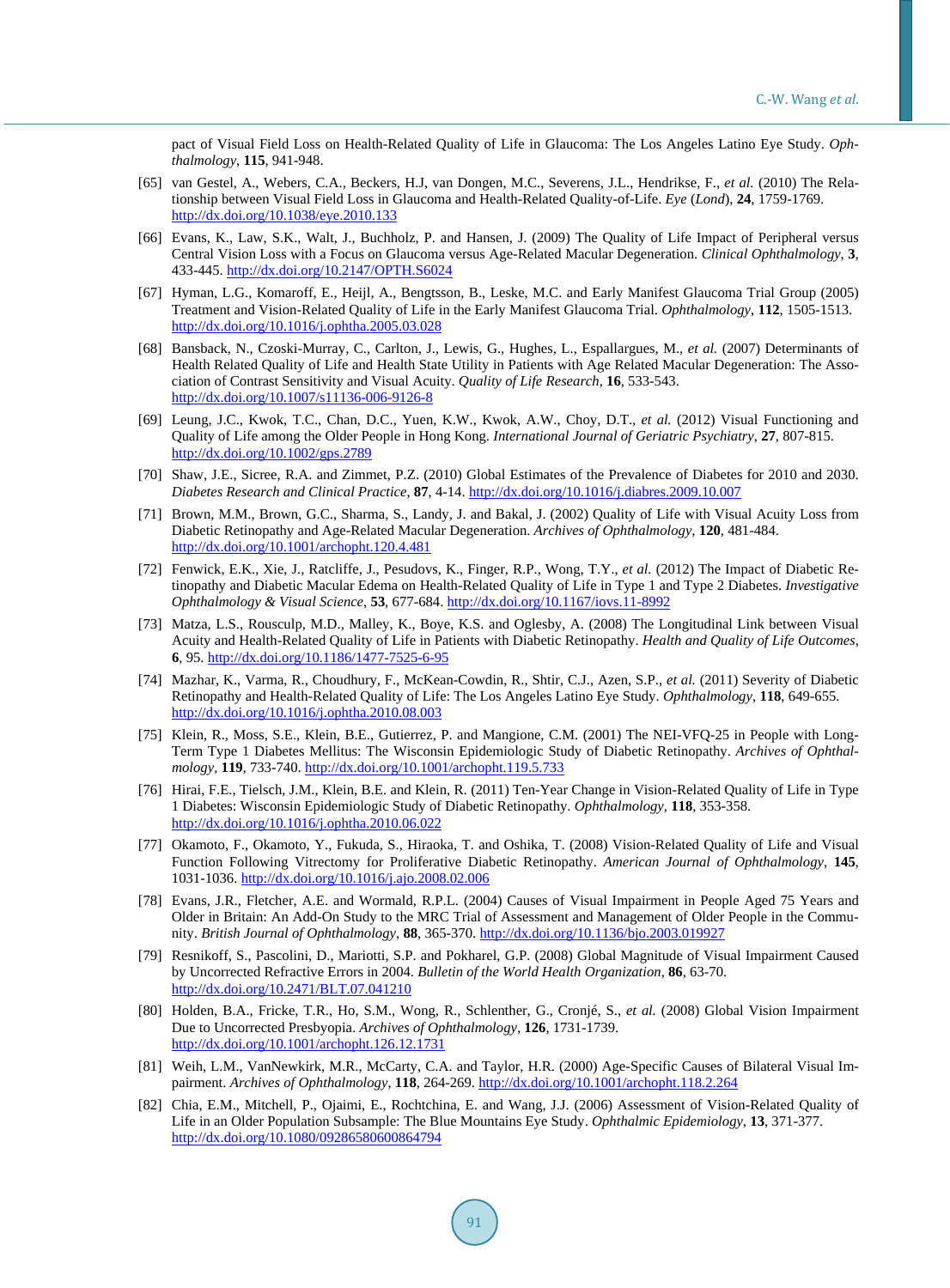- <span id="page-13-0"></span>[83] McDonnell, P.J., Lee, P., Spritzer, K., Lindblad, A.S. and Hays, R.D. (2003) Associations of presbyopia with Vision-Targeted Health-Related Quality of Life. *Archives of Ophthalmology*, **121**, 1577-1581. <http://dx.doi.org/10.1001/archopht.121.11.1577>
- <span id="page-13-1"></span>[84] Lu, Q., Congdon, N., He, X., Murthy, G.V., Yang, A. and He, W. (2011) Quality of Life and near Vision Impairment Due to Functional Presbyopia among Rural Chinese Adults. *Investigative Ophthalmology & Visual Science*, **52**, 4118- 4123. <http://dx.doi.org/10.1167/iovs.10-6353>
- <span id="page-13-2"></span>[85] Broman, A.T., Munoz, B., Rodriguez, J, Sanchez, R., Quigley, H.A., Klein, R., *et al.* (2002) The Impact of Visual Impairment and Eye Disease on Vision-Related Quality of Life in a Mexican-American Population: Proyecto VER. *Investigative Ophthalmology & Visual Science*, **43**, 3393-3398.
- <span id="page-13-3"></span>[86] Patel, I., Munoz, B., Burke, A.G., Kayongoya, A., McHiwa, W., Schwarzwalder, A.W., *et al.* (2006) Impact of Presbyopia on Quality of Life in a Rural African Setting. *Ophthalmology*, **113**, 728-734. <http://dx.doi.org/10.1016/j.ophtha.2006.01.028>
- <span id="page-13-4"></span>[87] Luo, B.P., Brown, G.C., Luo, S.C. and Brown, M.M. (2008) The Quality of Life Associated with Presbyopia. *American Journal of Ophthalmology*, **145**, 618-622. <http://dx.doi.org/10.1016/j.ajo.2007.12.011>
- <span id="page-13-5"></span>[88] Awdeh, R.M., Elsing, S.H., Deramo, V.A., Stinnett, S., Lee, P.P. and Fekrat, S. (2010) Vision-Related Quality of Life in Persons with Unilateral Branch Retinal Vein Occlusion Using the 25-Item National Eye Institute Visual Function Questionnaire. *British Journal of Ophthalmology*, **94**, 319-323. <http://dx.doi.org/10.1136/bjo.2007.135913>
- <span id="page-13-7"></span>[89] Chia, E.M., Mitchell, P., Rochtchina, E., Foran, S. and Wang, J.J. (2003) Unilateral Visual Impairment and Health Related Quality of Life: The Blue Mountains Eye Study. *British Journal of Ophthalmology*, **87**, 392-395.
- <span id="page-13-6"></span>[90] Brown, M.M., Brown, G.C., Sharma, S., Busbee, B. and Brown, H. (2001) Quality of Life Associated with Unilateral and Bilateral Good Vision. *Ophthalmology*, **108**, 643-647 (Discussion 47-48). [http://dx.doi.org/10.1016/S0161-6420\(00\)00635-7](http://dx.doi.org/10.1016/S0161-6420(00)00635-7)
- <span id="page-13-8"></span>[91] Lin, J.C. and Yang, M.C. (2010) Correlation of Visual Function with Health-Related Quality of Life in Glaucoma Patients. *Journal of Evaluation in Clinical Practice*, **16**, 134-140. <http://dx.doi.org/10.1111/j.1365-2753.2009.01135.x>
- <span id="page-13-9"></span>[92] Seland, J.H., Vingerling, J.R., Augood, C.A., Bentham, G., Chakravarthy, U., deJong, P.T., *et al.* (2011) Visual Impairment and Quality of Life in the Older European Population, the EUREYE Study. *Acta Ophthalmologica*, **89**, 608- 613. <http://dx.doi.org/10.1111/j.1755-3768.2009.01794.x>
- <span id="page-13-10"></span>[93] Vu, H.T., Keeffe, J.E., McCarty, C.A. and Taylor, H.R. (2005) Impact of Unilateral and Bilateral Vision Loss on Quality of Life. *British Journal of Ophthalmology*, **89**, 360-363. <http://dx.doi.org/10.1136/bjo.2004.047498>
- <span id="page-13-11"></span>[94] Pokharel, G.P., Selvaraj, S. and Ellwein, L.B. (1998) Visual Functioning and Quality of Life Outcomes among Cataract Operated and Unoperated Blind Populations in Nepal. *British Journal of Ophthalmology*, **82**, 606-610. <http://dx.doi.org/10.1136/bjo.82.6.606>
- <span id="page-13-12"></span>[95] Tran, H.M., Mahdi, A.M., Sivasubramaniam, S., Gudlavalleti, M.V., Gilbert, C.E., Shah, S.P., *et al.* (2011) Quality of Life and Visual Function in Nigeria: Findings from the National Survey of Blindness and Visual Impairment. *British Journal of Ophthalmology*, **95**, 1646-1651. <http://dx.doi.org/10.1136/bjo.2011.204693>
- <span id="page-13-13"></span>[96] Cahill, M.T., Banks, A.D., Stinnett, S.S. and Toth, C.A. (2005) Vision-Related Quality of Life in Patients with Bilateral Severe Age-Related Macular Degeneration. *Ophthalmology*, **112**, 152-158. <http://dx.doi.org/10.1016/j.ophtha.2004.06.036>
- <span id="page-13-14"></span>[97] Chia, E.M., Wang, J.J., Rochtchina, E., Smith, W., Cumming, R.R. and Mitchell, P. (2004) Impact of Bilateral Visual Impairment on Health-Related Quality of Life: The Blue Mountains Eye Study. *Investigative Ophthalmology & Visual Science*, **45**, 71-76. <http://dx.doi.org/10.1167/iovs.03-0661>
- <span id="page-13-15"></span>[98] Finger, R.P., Fenwick, E., Marella, M., Dirani, M., Holz, F.G., Chiang, P.P., *et al.* (2011) The Impact of Vision Impairment on Vision-Specific Quality of Life in Germany. *Investigative Ophthalmology & Visual Science*, **52**, 3613- 3619. <http://dx.doi.org/10.1167/iovs.10-7127>
- <span id="page-13-16"></span>[99] Mills, R.P., Janz, N.K., Wren, P.A. and Guire, K.E. (2001) Correlation of Visual Field with Quality-of-Life Measures at Diagnosis in the Collaborative Initial Glaucoma Treatment Study (CIGTS). *Journal of Glaucoma*, **10**, 192-198. <http://dx.doi.org/10.1097/00061198-200106000-00008>
- <span id="page-13-17"></span>[100]Janz, N.K., Wren, P.A., Lichter, P.R., Musch, D.C., Gillespie, B.W. and Guire, K.E. (2001) Quality of Life in Newly Diagnosed Glaucoma Patients: The Collaborative Initial Glaucoma Treatment Study. *Ophthalmology*, **108**, 887-97 (Discussion 98).
- <span id="page-13-18"></span>[101] Brenner, M.H., Curbow, B., Javitt, J.C., Legro, M.W. and Sommer, A. (1993) Vision Change and Quality of Life in the Elderly. Response to Cataract Surgery and Treatment of Other Chronic Ocular Conditions. *Archives of Ophthalmology*, **111**, 680-685. <http://dx.doi.org/10.1001/archopht.1993.01090050114040>
- <span id="page-13-19"></span>[102] National Eye Institute (2010) Eye Health Needs of Older Adults Literature Review. [http://www.nei.nih.gov/nehep/research/The\\_Eye\\_Health\\_needs\\_of\\_Older\\_Adults\\_Literature\\_Review.pdf](http://www.nei.nih.gov/nehep/research/The_Eye_Health_needs_of_Older_Adults_Literature_Review.pdf)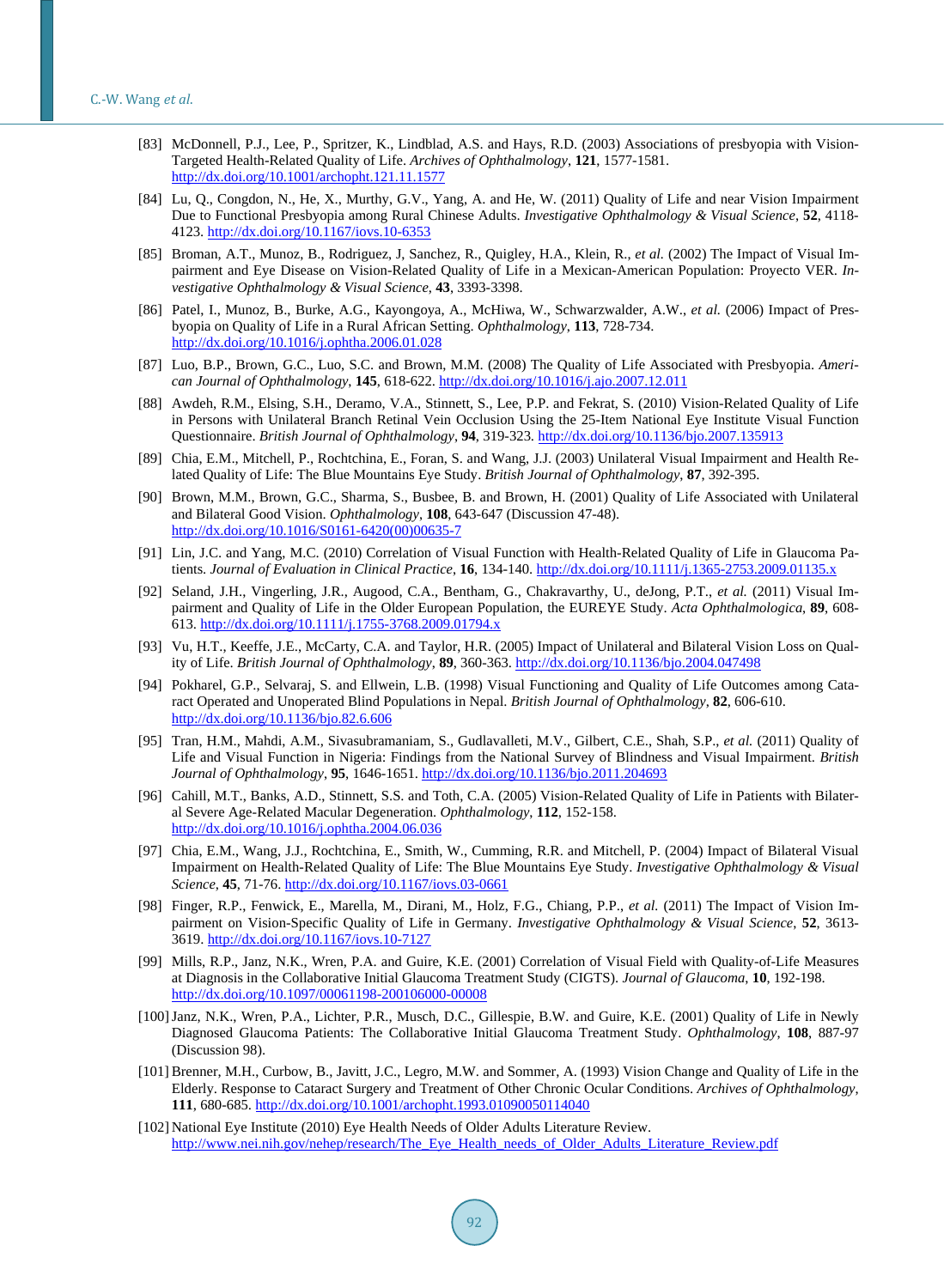- <span id="page-14-0"></span>[103] Vela, C., Samson, E., Zunzunegui, M.V., Haddad, S., Aubin, M.J. and Freeman, E.E. (2012) Eye Care Utilization by Older Adults in Low, Middle, and High Income Countries. *BMC Ophthalmology*, **12**, 5. <http://dx.doi.org/10.1186/1471-2415-12-5>
- <span id="page-14-1"></span>[104] Stuen, C. and Offner, R. (1999) A Key to Aging in Place: Vision Rehabilitation for Older Adults. *Physical and Occupational Therapy in Geriatrics*, **16**, 59-77.
- <span id="page-14-2"></span>[105] Luo, R.J., Liu, S.R., Tian, Z., Zhu, W.H., Zhuo, Y.H. and Liao, R.D. (2011) Rehabilitation of Vision Disorder and Improved Quality of Life in Patients with Primary Open Angle Glaucoma. *Chinese Medical Journal* (*Engl*), **124**, 2687- 2691.
- <span id="page-14-3"></span>[106]Jackson, M.L., Wallis, J., Schoessow, K., Drohan, B. and Williams, K. (2012) Visual Function in the "Oldest-Old" 1 Year after Comprehensive Vision Rehabilitation. *Journal of American Geriatrics Society*, **60**, 183-185. <http://dx.doi.org/10.1111/j.1532-5415.2011.03742.x>
- <span id="page-14-4"></span>[107] Cole, B.L. (2011) Low-Vision Care: We Are Doing Better but Not Well Enough. *Clinical and Experimental Optometry*, **94**, 119-120. <http://dx.doi.org/10.1111/j.1444-0938.2011.00593.x>
- <span id="page-14-5"></span>[108] Brown, G.C. (1999) Vision and Quality-of-Life. *Transactions of the American Ophthalmological Society*, **97**, 473-511.
- <span id="page-14-6"></span>[109] Frost, A., Eachus, J., Sparrow, J., *et al.* (2001) Vision-Related Quality of Life Impairment in an Elderly UK Population: Associations with Age, Sex, Social Class and Material Deprivation. *Eye* (*Lond*), **15**, 739-744. <http://dx.doi.org/10.1038/eye.2001.241>
- <span id="page-14-7"></span>[110] He, M., Xu, J., Wu, K. and Li, S. (1999) A Study on Visual Function and Quality of Life in Elderly Population. *Chinese Journal of Ophthalmology*, **35**, 355-358.
- <span id="page-14-8"></span>[111] Good, G.A. (2008) Life Satisfaction and Quality of Life of Older New Zealanders with and without Impaired Vision: A Descriptive, Comparative Study. *European Journal of Ageing*, **5**, 223-231. <http://dx.doi.org/10.1007/s10433-008-0087-3>
- <span id="page-14-9"></span>[112] Esteban, J.J., Martinez, M.S., Navalon, P.G., Serrano, O.P., Patiño, J.R., Purón, M.E., *et al.* (2008) Visual Impairment and Quality of Life: Gender Differences in the Elderly in Cuenca, Spain. *Quality of Life Research*, **17**, 37-45. <http://dx.doi.org/10.1007/s11136-007-9280-7>
- <span id="page-14-10"></span>[113] Hollands, H., Brox, A.C., Chang, A., Adilman, S., Chakraborti, B., Kliever, G., *et al.* (2009) Correctable Visual Impairment and Its Impact on Quality of Life in a Marginalized Canadian Neighbourhood. *Canada Journal of Ophthalmology*, **44**, 42-48. <http://dx.doi.org/10.3129/i08-167>
- <span id="page-14-11"></span>[114] La Grow, S., Alpass, F., Stephens, C. and Towers, A. (2011) Factors Affecting Perceived Quality of Life of Older Persons with Self-Reported Visual Disability. *Quality of Life Research*, **20**, 407-413. <http://dx.doi.org/10.1007/s11136-010-9758-6>
- <span id="page-14-12"></span>[115] Renaud, J., Levasseur, M., Gresset, J., Overbury, O., Wanet-Defalque, M.C., Dubois, M.F., *et al.* (2010) Health-Related and Subjective Quality of Life of Older Adults with Visual Impairment. *Disability and Rehabilitation*, **32**, 899-907. <http://dx.doi.org/10.3109/09638280903349545>
- <span id="page-14-13"></span>[116] van Nispen, R.M., de Boer, M.R., Hoeijmakers, J.G., Ringens, P.J. and van Rens, G.H. (2009) Co-Morbidity and Visual Acuity Are Risk Factors for Health-Related Quality of Life Decline: Five-Month Follow-Up EQ-5D Data of Visually Impaired Older Patients. *Health and Quality of Life Outcomes*, **7**, 18. <http://dx.doi.org/10.1186/1477-7525-7-18>
- <span id="page-14-14"></span>[117] Davidov, E., Breitscheidel, L., Clouth, J., Reips, M. and Happich, M. (2009) Diabetic Retinopathy and Health-Related Quality of Life. *Graefe*'*s Archive for Clinical and Experimental Ophthalmology*, **247**, 267-272. <http://dx.doi.org/10.1007/s00417-008-0960-y>
- <span id="page-14-15"></span>[118] Brown, G.C. (1999) Vision and Quality-of-Life. *Transactions of the American Ophthalmological Society*, **97**, 473-511.
- <span id="page-14-16"></span>[119] Elliott, A.F., McGwin Jr., G. and Owsley, C. (2009) Health-Related Quality of Life and Visual and Cognitive Impairment among Nursing-Home Residents. *British Journal of Ophthalmology*, **93**, 240-243. <http://dx.doi.org/10.1136/bjo.2008.142356>
- <span id="page-14-17"></span>[120] McIlvane, J.M. and Reinhardt, J.P. (2001) Interactive Effect of Support from Family and Friends in Visually Impaired Elders. *The Journals of Gerontology. Series B*, *Psychological Sciences and Social Sciences*, **56**, 374-382. <http://dx.doi.org/10.1093/geronb/56.6.P374>
- <span id="page-14-18"></span>[121] Reinhardt, J.P. (1996) The Importance of Friendship and Family Support in Adaptation to Chronic Vision Impairment. *The Journals of Gerontology. Series B*, *Psychological Sciences and Social Sciences*, **51**, 268-278. <http://dx.doi.org/10.1093/geronb/51B.5.P268>
- <span id="page-14-19"></span>[122] Bookwala, J. (2011) Marital Quality as a Moderator of the Effects of Poor Vision on Quality of Life among Older Adults. *The Journals of Gerontology. Series B*, *Psychological Sciences and Social Sciences*, **66**, 605-616. <http://dx.doi.org/10.1093/geronb/gbr091>
- <span id="page-14-20"></span>[123] Watson, G.R. (2001) Low Vision in the Geriatric Population: Rehabilitation and Management. *Journal of American*